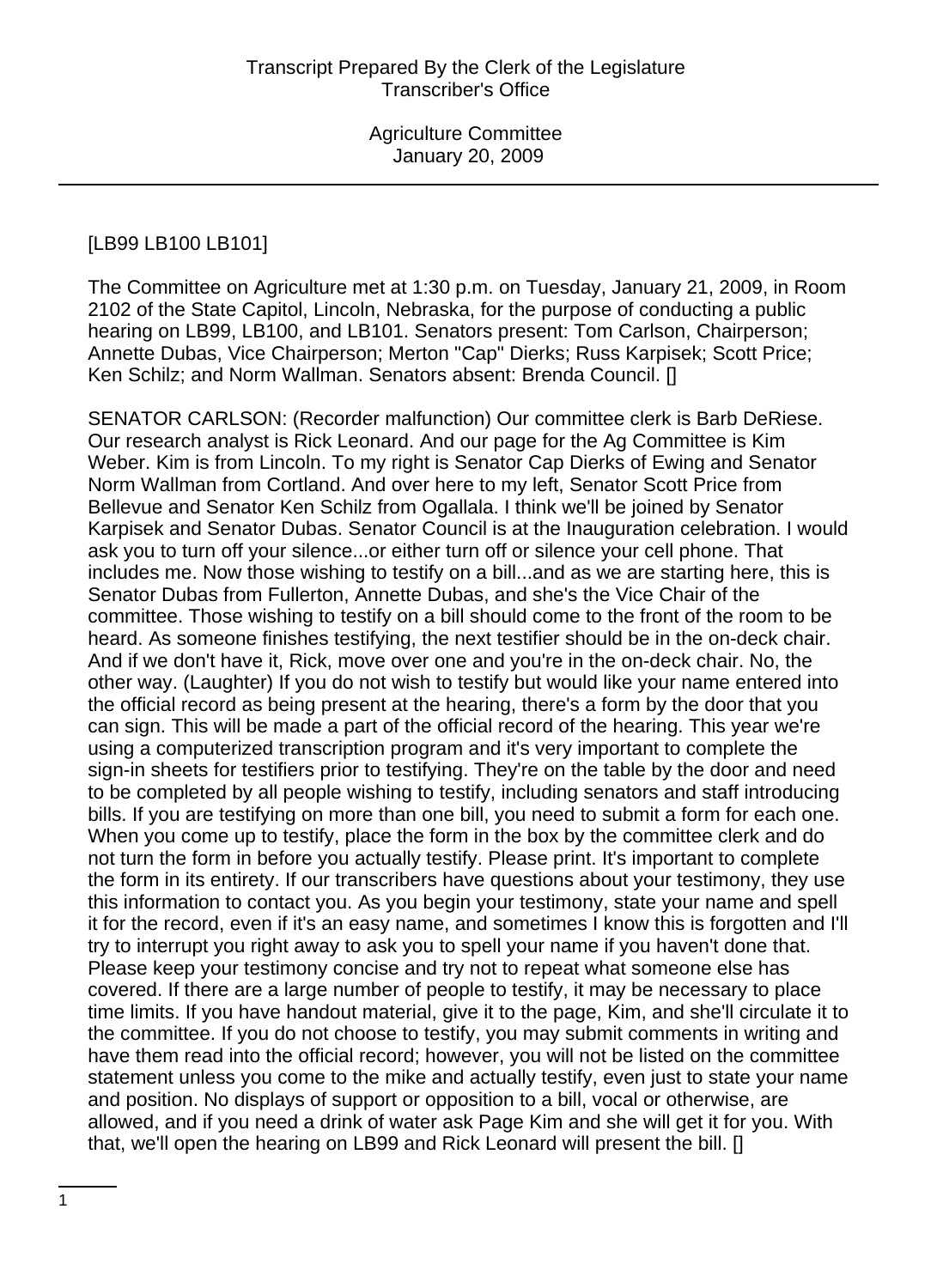RICK LEONARD: (Exhibits 1, 2, and 3) Thank you, Chairman Carlson and members of the committee; my testifier sheet. My name is Rick Leonard again, research analyst for the Agriculture Committee. LB99 is brought at the request of the Department of Agriculture to update authorities of the department relating to the control of anthrax. Current provisions pertaining to anthrax are contained in Sections 54-754 through 54-763, which are outright repealed by the bill and replaced by Sections 1 to 18 of the bill, which are cited as the Anthrax Control Act. The department is requesting this update of authorities to bring its authorities in line with modern veterinary and epidemiological practices, and those statutory authorities supporting modern (inaudible) mechanisms. Current provisions were first placed in the statute in the 1930s and remain largely unrevised since then. LB99 would apply authorities to the control of anthrax that are common to other eradication programs. For your reference, you are provided with a comparison between existing statutes and corresponding provisions of LB99 the department was asked to prepare. A copy of that is in your books and I distributed a copy of that to you last Friday as well. I'll later enter a copy into the record. I wanted to quickly walk through the significant differences between the anthrax authorities today and the duties and authorities assigned by LB99. The current statute does not give the department express authority to cooperate with other entities, should that be necessary, such as a bioterror attack or a large outbreak which will require the department to work with the USDA or some other appropriate entity. The current statute identifies burial death at no less than four feet, and for anthrax-affected animals the depth should be at least six feet. The current statute does not expressly describe the length for a quarantine of premises. As anthrax spores can remain in the soil for lengthy periods of time, it might be necessary for the department to quarantine just the premise once the livestock on the premise have been vaccinated. Current statute does not require development of a herd plan. This is an essential element of a control program as it allows for flexibility in carrying out activities associated with vaccinating, testing, cleaning and disinfection, and disposal of carcasses. Current statute requires disinfection of property where animals were kept; however, disinfection, cleaning, or both are not always possible or reasonable due to the type or size of the premises involved. The department asked for flexibility in the bill to deal with each case as is epidemiologically feasible. The current statute does not specifically outline requirements associated with vaccination, such as those regulating the sale of vaccine, recordkeeping, and the type of vaccine, or control of the official determination of infection. Current statutes do not as clearly define responsibilities of livestock owners, including costs that are to be borne by producers. The assignments made in the bill removes expressed or implied liability of the state of Nebraska for costs incurred by owners of infected herds associated with treatment, quarantine, disposal, etcetera. This conforms with the fact that the state funding, indemnity, or eradication are seldom a mandatory feature of modern eradication programs. The bill does retain authority for the department to assume costs that may be associated with an instant if the Legislature to appropriate funds for that purpose. A section-by-section summary of the bill was provided in the briefing items, again distributed last Friday, and they'll be behind your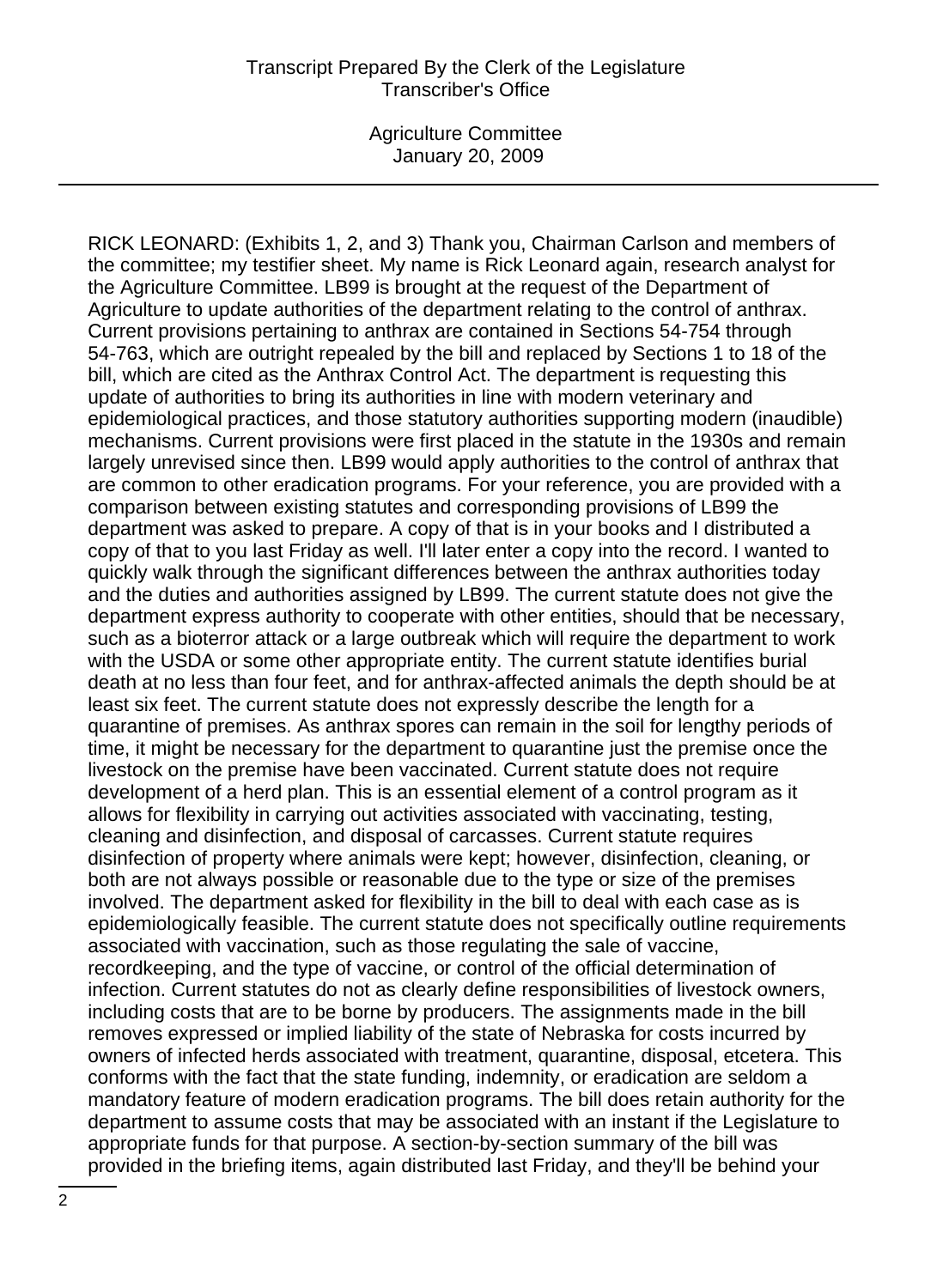#### Transcript Prepared By the Clerk of the Legislature Transcriber's Office

Agriculture Committee January 20, 2009

tab in your books today, again. Let me quickly walk through the organization of the bill. Sections 1 to 3 cite the provisions, express the purpose of the bill, and sets out definition of terms used in the act. Section 4 of the bill is primarily bill setting forth general authorities and duties of the department to cooperate with local and state, national, and public/private entities, employ quarantine and other general powers available to the department, a right of entry or a right to exercise access to premises where affected animals are known or suspected to be present, authority to delegate certain responsibilities, and to promulgate rules and regulations. The department is further authorized in other parts of the bill to direct the disposition of infected animals, including supervision of disposal of carcasses, and to direct treatment of exposed and affected herds, to assess and collect payment for services and costs incurred by the department, and to carry out responsibility of herd owners if owners of the herd fail to carry it out, and also to collect reimbursement for those costs incurred. A cash fund is created by this, by the bill, for the receipt and expenditures that may occur. To seek...authorized to seek restraining orders and injunction of existing or impending violations. The bill further sets forth duties, responsibilities, or prohibited acts of livestock owners or custodians, including a duty to report known or suspected cases of anthrax, prohibition against harboring or selling diseased or exposed animals, prohibition against removal of animals contrary to quarantine, a duty to develop a herd plan, elements are defined, and that's in Section 8. Prohibition against interfering with testing and treatment, and duty of a livestock owner to facilitate and assist with testing and treatment, Section 9. Responsibility of owner to provide samples for laboratory analysis, Section 11. Prohibitions against transportation and utilization of carcasses of animals that have died of anthrax in Section 12. Clarification of the costs associated with control of anthrax within a herd are the responsibility of the owner. Expressed prohibition against violating the act or rules and regulations in Section 18. LB99 is a reintroduction of LB788, which was heard and advanced by the committee last session. The bill before you includes...incorporates committee amendments that were pending to LB99 (sic) last year and these include inserting a new subsection (3) into Section 4 authorizing the department to expend appropriated or available state funds to carry out duties under the act on behalf of affected herd owners. This language is present in other eradication programs and specifically modeled after existing authority of the department regarding pseudorabies. Adds new text to the quarantine provisions that make more explicit that placing animals under quarantine does not preclude removing animals from an infected...does not relocating animals from an infected premise. The amendment also make...as incorporated in the bill this year makes explicit that placing a herd under quarantine does not preclude that different quarantine restrictions can be applied to individual animals or groups of animals within a herd based on the exposure risk. A copy of the referenced items that I referenced in the opening are in your bill books and I'll provide a copy of those to the committee clerk and ask that she enter those into the hearing record. That will conclude the opening. [LB99]

SENATOR CARLSON: Okay. Thank you, Mr. Leonard. Any questions of the committee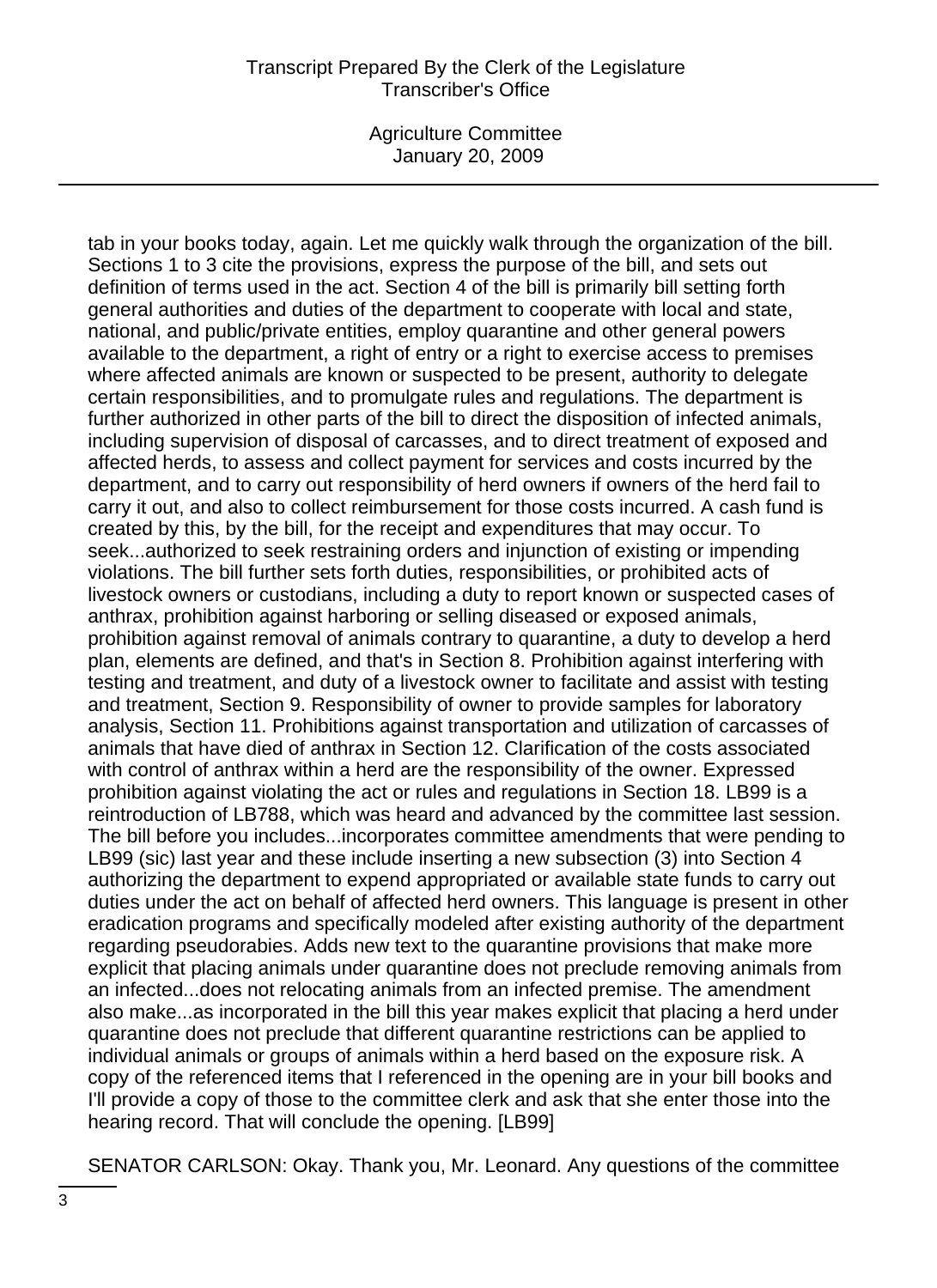of Mr. Leonard? Hearing none, we'll proceed with our testifiers and those that are testifying in favor of the bill. [LB99]

GREG IBACH: (Exhibit 4) Senator Carlson and members of the Agriculture Committee, my name is Greg Ibach, G-r-e-g I-b-a-c-h. Based on Rick's thorough summary that he presented you, I hope not to be too redundant in the testimony that the department has, and mine is somewhat brief in nature. But if you have any questions, I'd be happy to address them at the end. I am the director of the Nebraska Department of Agriculture. I am here today to testify in favor of LB99. I would like to thank Senator Carlson for introducing this bill on behalf of the Department of Agriculture, and I have additional written testimony with a section-by-section attachment that I ask to be placed in the record for this bill. With me today is Dr. Dennis Hughes, the Nebraska State Veterinarian for the Bureau of Animal Industry, and he will be able to answer any very technical questions you might have about the disease or the bill that I am unable to. LB99 adopts the Anthrax Control Act in order to replace outdated statutes that are no longer...that no longer appropriately address this disease. To give you some background, I will briefly describe anthrax and how it is disseminated. Anthrax is a naturally occurring zoonotic disease caused by a spore-forming bacteria. A zoonotic disease is one which can be transmitted by and between livestock and wildlife to humans. Anthrax occurs primarily in cattle, sheep, and other plant-eating animals, and is typically contracted by grazing on pastures where the spores are present. Most anthrax cases occur on premises where animals have previously died of anthrax, as the spores can survive for years and are highly resistant to heat, cold, and chemical disinfectants. Outbreaks can occur after climatic changes, such as heavy rain, flooding, or drought. And in fact, we did have some cases in Nebraska a few years ago in the middle of our drought. Climatic changes bring the spores to the ground surface and concentrates the spores in the low-lying spots. In recent years, anthrax has been diagnosed in cattle and in some horses in North Dakota, South Dakota, and Minnesota. Humans may contract anthrax by breathing in the spores from infected animals; by handling infected animals or carcasses; by handling infected animal products such as unprocessed hides, fur, wool, and bones; or by examining infected carcasses. Therefore, LB99 includes restrictions for the handling of carcasses as well. There are several reasons to enact the Anthrax Control Act contained in LB99. They are, one, to update the outdated sections that were enacted, as Rick referred to, in 1933, and I am recommending that we...Sections 54-754 through 54-763 be repealed and replaced by the provisions in LB99. And in summary, these provisions reflect current veterinary and epidemiological practices. They provide appropriate regulatory authorities to the department to carry out anthrax control activities consistent with current veterinarian epidemiological practices, and they establish the responsibility for costs of testing, quarantine, vaccination, and cleanup. Such responsibility will be borne by livestock owners or custodians, which is consistent with other livestock disease control statutes. Because anthrax is a zoonotic disease which poses a threat to the health of livestock and humans in Nebraska, the department needs the necessary authorities to control the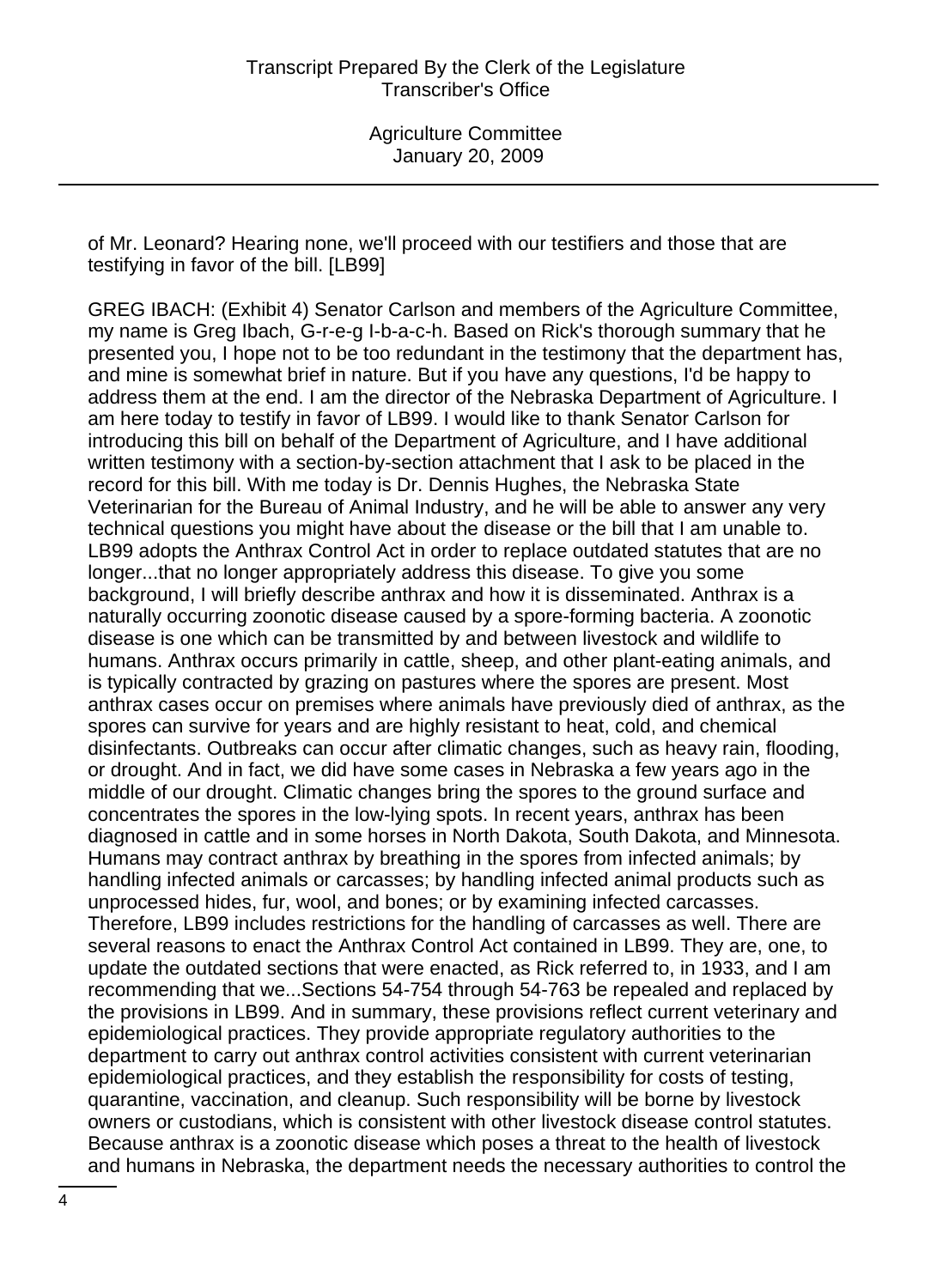disease in and among livestock herds should an anthrax outbreak occur. That concludes my testimony and I'd be happy to answer any questions, if you would have them. [LB99]

SENATOR CARLSON: Okay. Any questions of the committee of Director Ibach? Senator Wallman. [LB99]

SENATOR WALLMAN: Thank you, Chairman Carlson. Yes, Mr. Ibach, I see this. Is this also related to, like, zoo animals and do we vaccinate those, do you know? [LB99]

GREG IBACH: The zoonotic disease is actually a term that refers to the ability for it to go back and forth between animals, but, yes, there are some animals that would exist in zoos that would...could contract the disease. You know, I don't think at this time we don't have a policy that requires vaccination. [LB99]

SENATOR WALLMAN: Okay. Thank you. [LB99]

GREG IBACH: Correct, Dr. Hughes? [LB99]

SENATOR CARLSON: Okay. Senator Price. [LB99]

SENATOR PRICE: Yes, Mr. Chairman, thank you. Mr. Ibach, a quick question: As I was looking at this, I notice it said that department needs the flexibility to deal with the cases as feasible with regards to...here it says: are not always possible/reasonable due to the type or size of the premise involved to be able to disinfect. When do we sit there and say what size we can no longer handle? [LB99]

GREG IBACH: Well, disinfecting is probably not...first of all, they're very resistant to disinfectants, but if you're talking about a ranch in the Sandhills or probably more likely in northeast Nebraska, is where anthrax seems to be more endemic in Nebraska, it's probably not realistic to think about disinfecting an entire ranch. If it was in a smaller, more contained...like a zoo, then it's probably possible to disinfect, you know, the place where the animal might reside in a zoo, where it's probably not reasonable to expect it to be...to disinfect an entire ranch. [LB99]

SENATOR PRICE: But could we say that if you can't disinfect it, at least you'd have the ability to remove the animals from that premise, to have them provided the medications they need, and then be vaccinated after that period? As I read through (inaudible) first thing you have to go through, you put those through those series, but you would remove the animals from there. But how again do we determine what's too big? [LB99]

GREG IBACH: Right. Maybe, you know, I'll let Dr. Hughes step in, if he wants to here, but I think that, you know, we have to really judge this on a case-by-case basis. You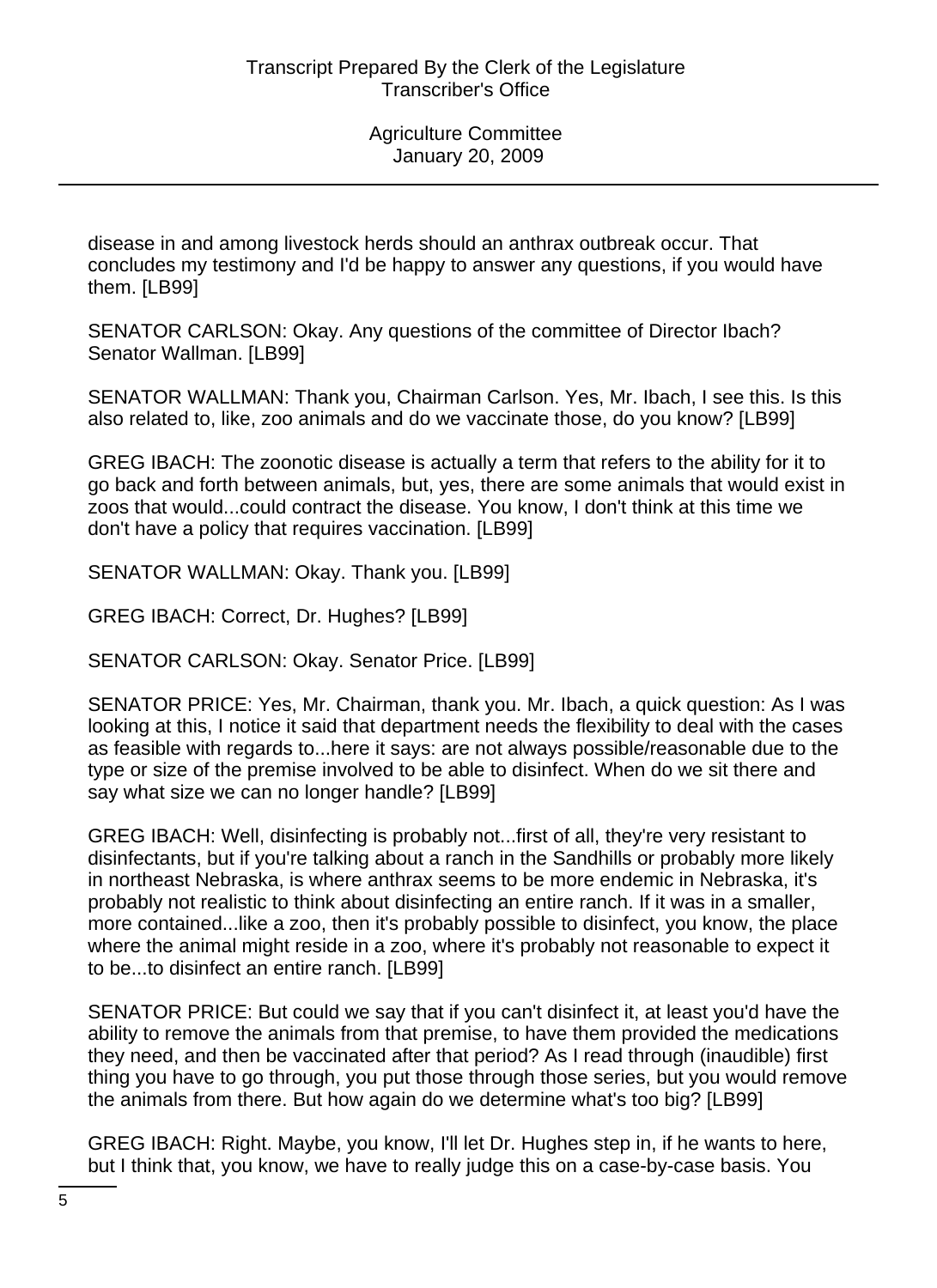know, most of the time the animals that are diagnosed with anthrax, or the cases that we've had, have already died and so it's more of a carcass disposal and we, you know, the bill addresses the burial method and how we want to do that in a safe, consistent with current scientific knowledge. And so we're probably not going to be hauling an infected animal away from the premises. We're going to try to take care of it where it's at so that we don't spread the disease any farther than it already has been spread. I don't know if that really answers your question. Would you have anything to add, Dr. Hughes? [LB99]

DENNIS HUGHES: Yes. 1990... [LB99]

SENATOR CARLSON: Uh, I... [LB99]

DENNIS HUGHES: Dr. Dennis Hughes. [LB99]

GREG IBACH: Do you want to... [LB99]

DENNIS HUGHES: D-e-... [LB99]

GREG IBACH: And put your... [LB99]

RICK LEONARD: Why don't we...I suggest that we finish with Greg Ibach. [LB99]

SENATOR CARLSON: Yeah, let's...let's wait until Director Ibach is finished. Then we'll ask you to take the stand next. [LB99]

DENNIS HUGHES: Okay. [LB99]

GREG IBACH: Okay. That would be fine. [LB99]

DENNIS HUGHES: That would be fine. [LB99]

SENATOR CARLSON: Okay. Any other questions? Senator Schilz. [LB99]

SENATOR SCHILZ: Thank you, Senator Carlson. Secretary Ibach, I see Section 8 here says: Requires the herd owner or custodian to develop a herd plan in cooperation with the department. Do you have any idea of what that's going to look like? How extensive will that be and what will it look like? And maybe that's another question for... [LB99]

GREG IBACH: I think that would probably be another question for Dr. Hughes. [LB99]

SENATOR SCHILZ: Yeah, and that's fine. We can wait. [LB99]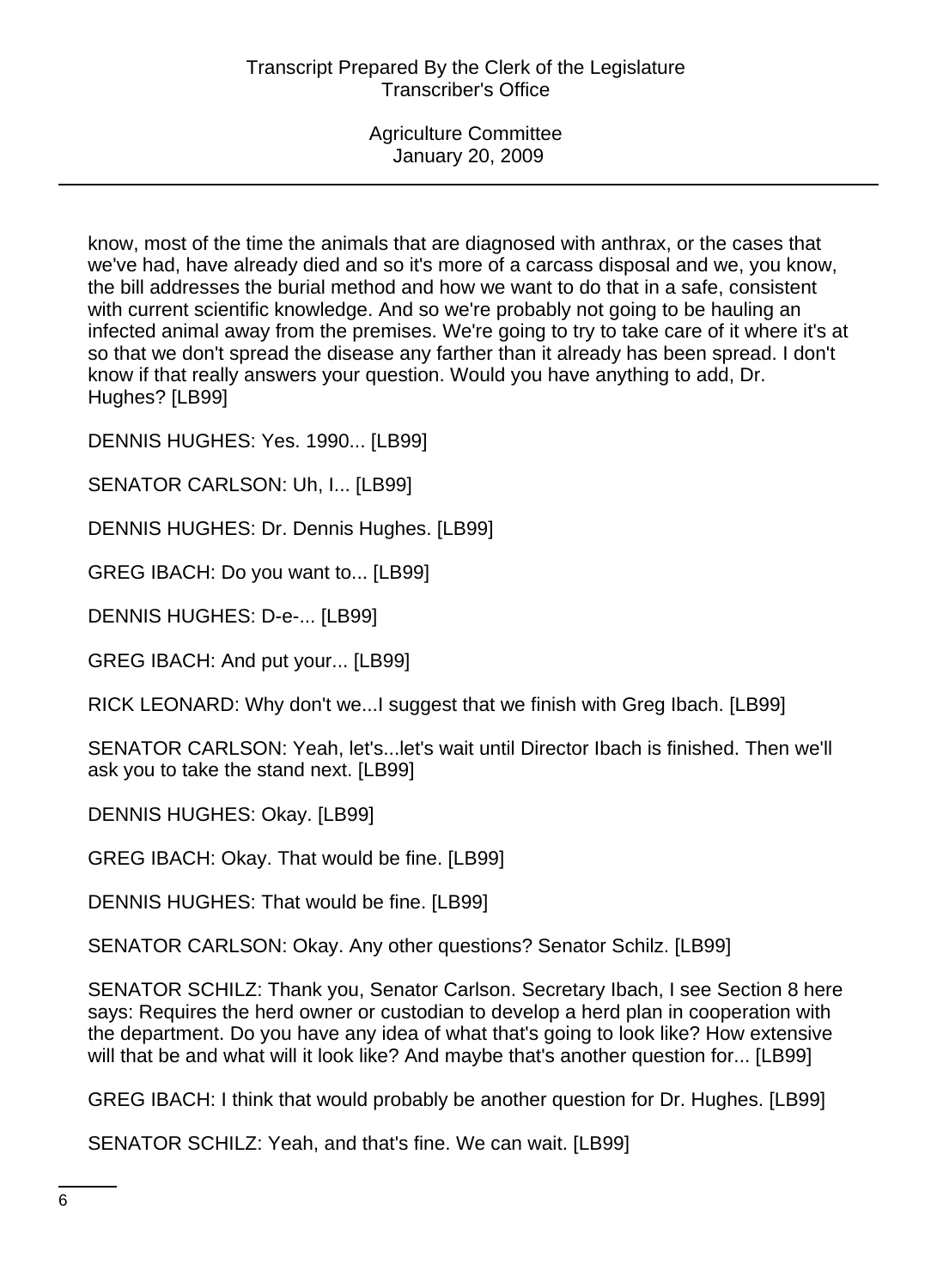GREG IBACH: But I don't think that we're talking about any onerous recordkeeping or, you know, it's going to be fairly consistent with what we've done in the past... [LB99]

SENATOR SCHILZ: Okay. [LB99]

GREG IBACH: ...at those operations that have experienced a loss of an animal or...because of anthrax. [LB99]

SENATOR SCHILZ: Would that be the only place that it would be required, is where...is where you've had a case of anthrax in the past? [LB99]

GREG IBACH: To my understanding, that's correct, yes. [LB99]

SENATOR SCHILZ: Okay. Okay. [LB99]

GREG IBACH: We aren't going to require... [LB99]

SENATOR SCHILZ: Everyone. [LB99]

GREG IBACH: ...producers that haven't experienced the disease to have a plan, no. [LB99]

SENATOR SCHILZ: Very good. Thank you. [LB99]

SENATOR CARLSON: Okay. And before I get too much further, Senator Karpisek joined us in progress here, so I didn't want to leave him out. Any other questions of the committee of Director Ibach? Okay. Thank you. [LB99]

GREG IBACH: You can have the big chair. [LB99]

DENNIS HUGHES: Welcome...or thank you for allowing me to testify. My name is Dr. Dennis, D-e-n-n-i-s, Hughes, H-u-g-h-e-s, and I'm ready to field any questions that maybe I can answer. I believe, Senator Price, you had one. Could you rephrase the question or could you ask it again? [LB99]

SENATOR PRICE: Absolutely. In the words here we said that some areas may be too large or too difficult to carry out the actions of disinfecting and so my question came about to what's the criterion when we say this is too big? Is it 5,000 acres is a hector? Is it a section? Is it mountainous terrain? What defines...not that we have a lot of that, but what defines that which would carry it over to being too big? [LB99]

DENNIS HUGHES: I guess the best way I could answer that would be if we've got a small herd sitting maybe in a dry lot, it would not be an expensive or too burdensome to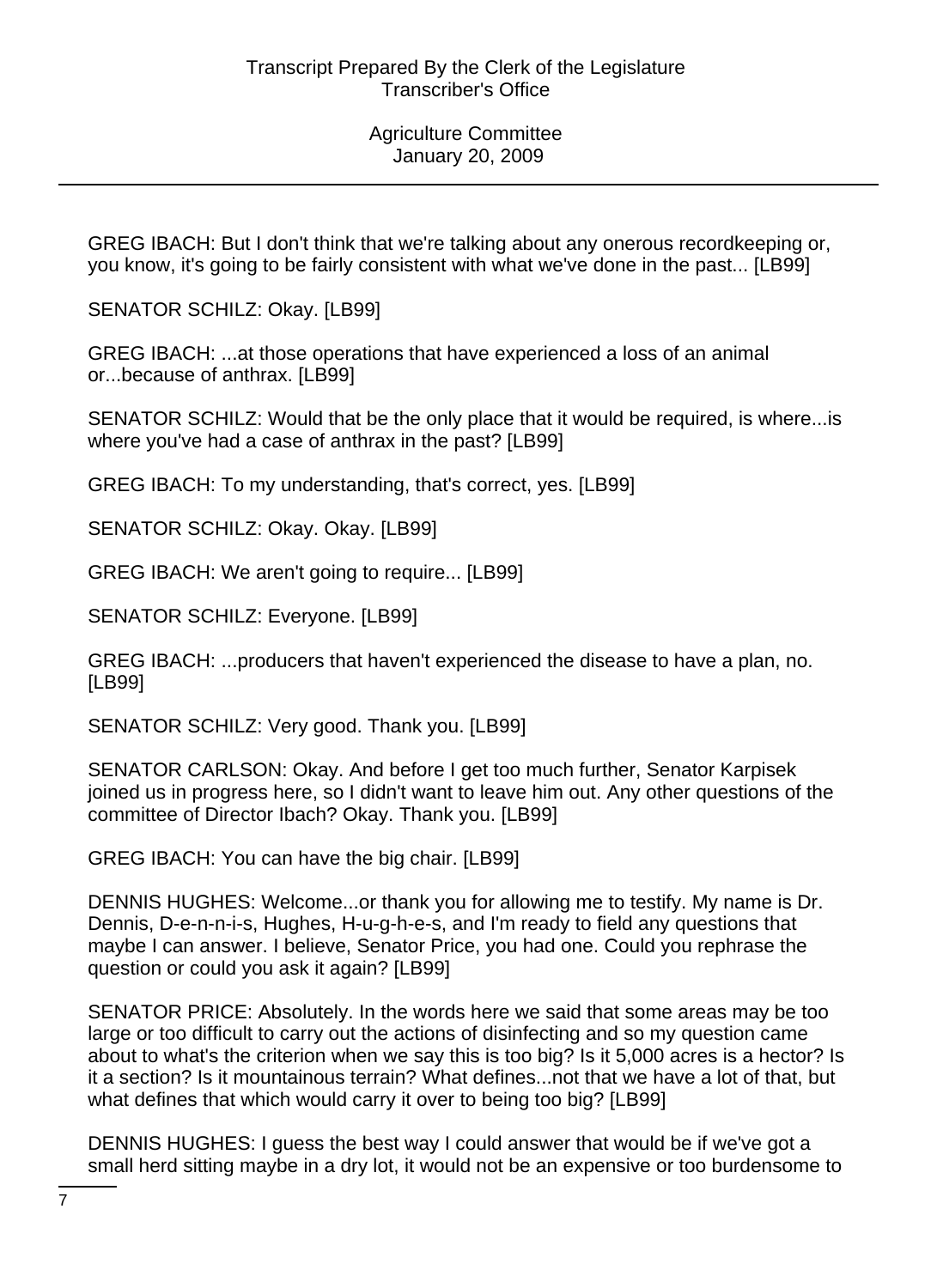disinfect. And typically what that involves is going in with a scraper and taking off maybe the top six inches of soil and applying a disinfectant, like ag lime. In 1999, I was the incident commander for our last outbreak and what we did there was over a large pasture situation where each carcass had laid, we actually spread about three inches of ag lime on each site, and we felt like we had a good control of the spore just on that tactic alone and not try to cover the whole pasture. Just...it would be financially burdensome to try to do a whole pasture. [LB99]

SENATOR PRICE: So it's a financial thing, not a site, an area that's going to (inaudible) define (inaudible). The costs would be the driver there... [LB99]

DENNIS HUGHES: Yeah. [LB99]

SENATOR PRICE: ...regardless of where it was. [LB99]

DENNIS HUGHES: Yeah. [LB99]

SENATOR PRICE: It's more of a cost issue. [LB99]

DENNIS HUGHES: Yeah, it would be...if you're talking about, you know, 100 acres or 1,000 acres, it would be a potential burden to try to disinfect the whole pasture. [LB99]

SENATOR PRICE: Okay. Thank you. [LB99]

DENNIS HUGHES: Yeah. [LB99]

SENATOR CARLSON: Any other questions of Dr. Hughes? Senator Dierks. [LB99]

SENATOR DIERKS: Thank you. Senator...or Dr. Hughes, do you have areas in the state designated as anthrax districts? [LB99]

DENNIS HUGHES: We don't have designated areas. We know where there's a high likelihood that we're going to have it. There's a history of problems in the past, going back to, you know, where the department has counties where there have been outbreaks in the past, going back to the 1920s and '30s, and so there's a good likelihood that we're going to have repeat problems again with the right weather conditions. [LB99]

SENATOR DIERKS: If I find anthrax on my ranch and I find a cow that's sick and I think that's what it is, is it too late to treat that cow with penicillin or is there still time for that to work? [LB99]

DENNIS HUGHES: If it's sick already. We went with...and that outbreak...I'm going by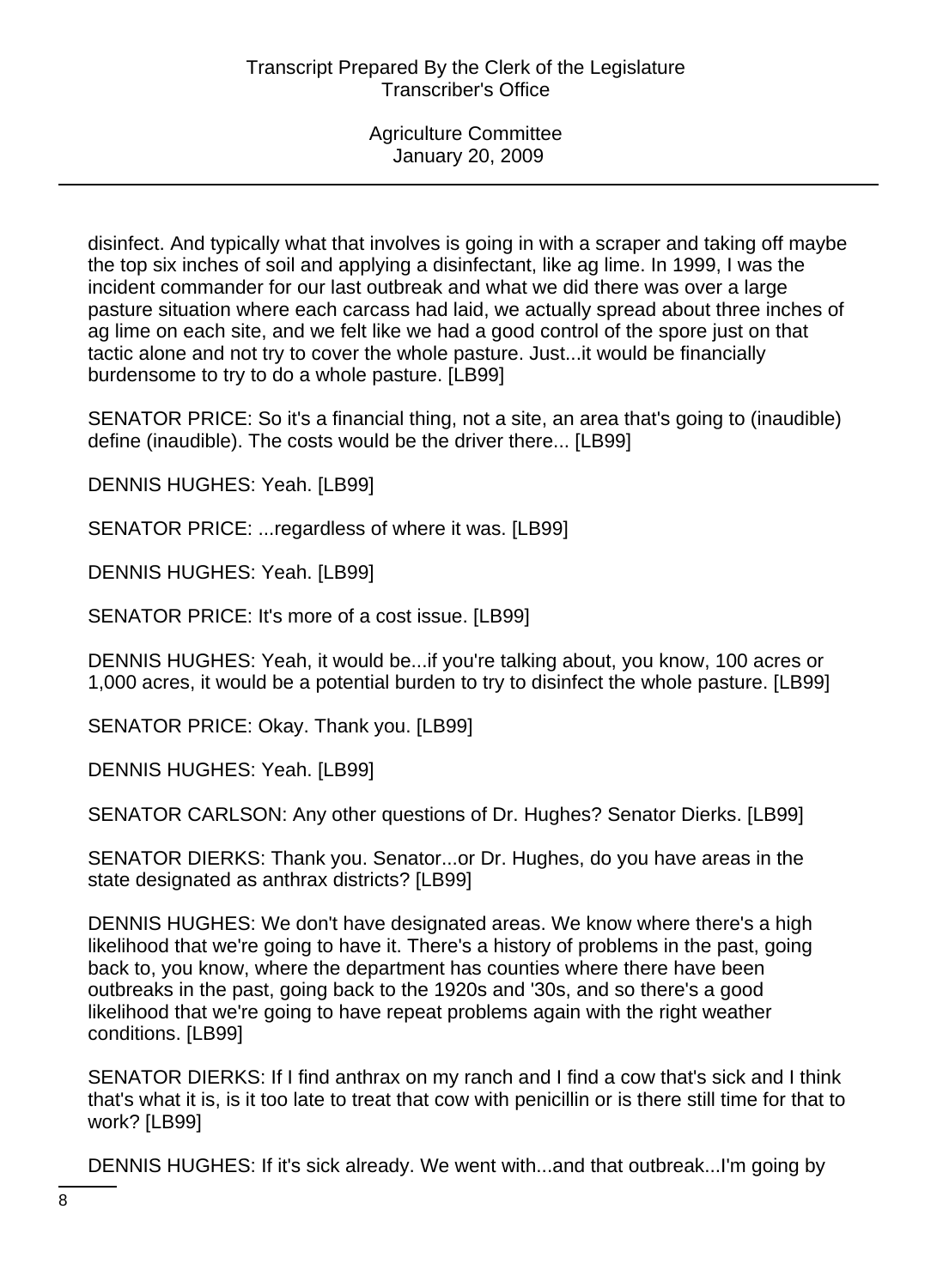my experience. We usually have to go with intravenous antibiotics and we have to hit them with antibiotics that are much more effective than penicillin usually. [LB99]

SENATOR DIERKS: I was involved in an anthrax outbreak in South Dakota and they declared the entire West River of South Dakota an anthrax area now as a federal designation. The guy had lost 60 dead...60 cows dead when we got there. We vaccinated 600 more. That place had no wells. They had to haul water out from town. It also had sump ponds that had...that they then filled from rain water, but they had a drought up there so the pond had dried up. So these spores were all very active in where that pond was. When the cattle walked in there, they'd get it on their feet and that's how they got the disease. They recognize that whole area as being an anthrax district, so anybody that has cattle up there, they know they've got to vaccinate them before they go to grass, before they put them out there. [LB99]

DENNIS HUGHES: Yeah. [LB99]

SENATOR DIERKS: And as I recall, the State Veterinarian at the time required us to get permission to get the vaccine. They had four different kind of spore vaccines, number one, two, three, and four. Do they still have those categories of vaccine? [LB99]

DENNIS HUGHES: No, we've got one we call a stern strain vaccine. It's probably more refined probably than probably what you were using back then. [LB99]

SENATOR DIERKS: I remember the cowboys were all upset because they thought...they wanted to make sure they stayed far away from us with our syringes. They thought they might get a shot of it, you know? [LB99]

DENNIS HUGHES: It's dangerous. It is a dangerous vaccine to inject yourself with. That's why infected herds, you know, we want accredited veterinarians doing it. If a normal herd protocol, they can vaccinate their own. But we can't...we don't regulate that. We're looking at where we're looking at a true, infected herd. We want to make sure it's handled right. [LB99]

SENATOR DIERKS: So if I come up with an outbreak of anthrax and I want to vaccinate my cows, do I have to get permission from you to do that? [LB99]

DENNIS HUGHES: Not if...once it's infected then we basically...that's part of the herd plan that's required. Vaccination would be required if you're an infected herd. [LB99]

SENATOR DIERKS: So I can buy the vaccine from any pharmaceutical company. [LB99]

DENNIS HUGHES: No, you'll have to buy it through an accredited veterinarian. [LB99]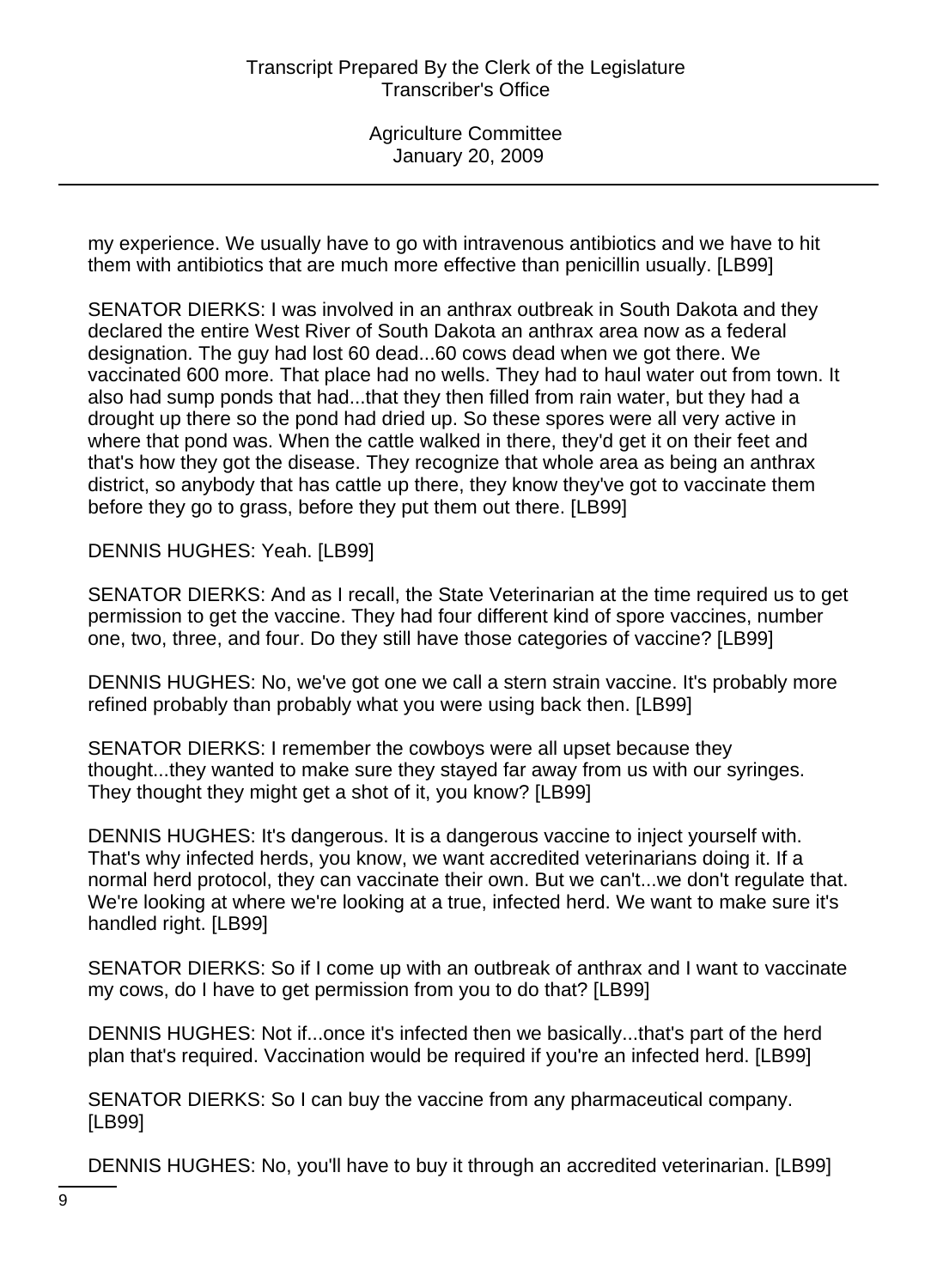SENATOR DIERKS: Well, I'm an accredited veterinarian. [LB99]

DENNIS HUGHES: Yeah, I know. [LB99]

SENATOR DIERKS: So I mean where do I get it? [LB99]

DENNIS HUGHES: Oh, well, Colorado Serum Company... [LB99]

SENATOR DIERKS: Okay. [LB99]

DENNIS HUGHES: ...is one of the... [LB99]

SENATOR DIERKS: That's what I mean, a pharmaceutical company (inaudible). [LB99]

DENNIS HUGHES: ...is one of the pharmaceutical companies that carries it. That's who... [LB99]

SENATOR DIERKS: Because you don't keep it as the State Veterinarian. [LB99]

DENNIS HUGHES: No. No. [LB99]

SENATOR DIERKS: I think we had to get that stuff from the State Veterinarian years ago. [LB99]

DENNIS HUGHES: Yeah. No, we order it through pharmaceutical companies and Colorado Serum has probably the vaccine that's most efficacious right now. [LB99]

SENATOR DIERKS: Okay. And you, according to the stuff I read, you're going to pause for these animals to be buried at least six feet. [LB99]

DENNIS HUGHES: Yes. [LB99]

SENATOR DIERKS: And then burned? [LB99]

DENNIS HUGHES: No, just buried. See, the Bacillus anthracis bacteria, if it's kept in the carcass it will deteriorate on its own through pH changes. It will die. It's when you open a carcass is when you expose it to oxygen and then its spore leaks and that makes it dangerous. So if we can get those carcasses buried right away six foot or deeper then we have a good control. [LB99]

SENATOR DIERKS: No...you don't allow for any carcasses to be taken to veterinarian's place. [LB99]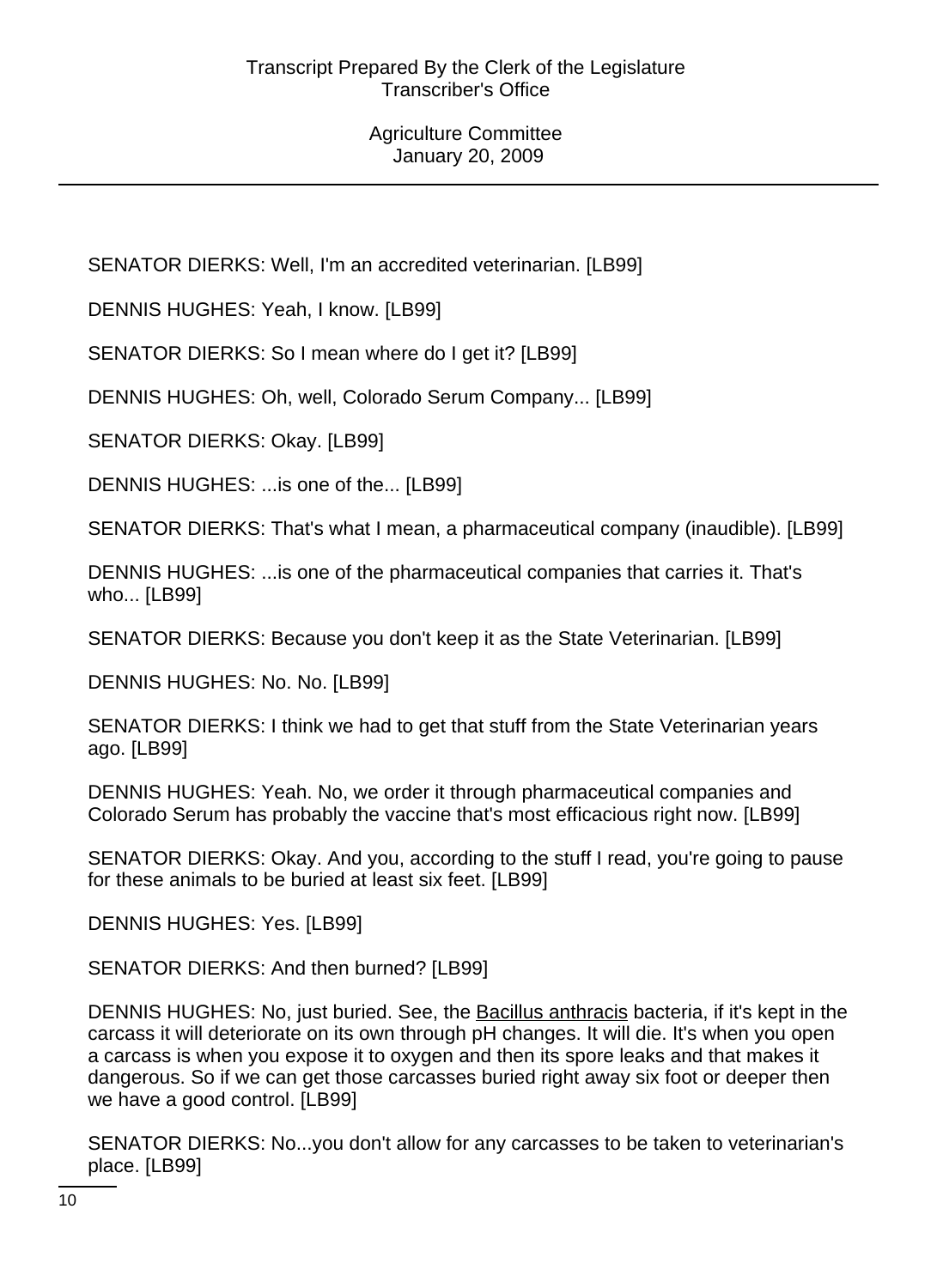DENNIS HUGHES: No. Now we can allow burning, we do allow burning, but for the most part you've got to have a lot of carbon source and fuel to burn many carcasses. So at least in Nebraska it's simpler and easier just to bury them. [LB99]

SENATOR DIERKS: And then spread the lime on it. [LB99]

DENNIS HUGHES: Yeah. [LB99]

SENATOR DIERKS: Thank you. [LB99]

DENNIS HUGHES: Yeah. [LB99]

SENATOR CARLSON: Any other questions? Senator Schilz. [LB99]

SENATOR SCHILZ: Yeah, back to you. Thank you, Senator Carlson. Dr. Hughes, as I asked Secretary Ibach before, as you're looking at the herd order or custodian to develop a herd plan in cooperation to that, that would only be triggered if there was a confirmed case of anthrax? [LB99]

DENNIS HUGHES: Exactly right. [LB99]

SENATOR SCHILZ: Okay. And then...and then, I guess as being a layman here, How do you confirm the disease if you can't cut the carcass open or if you don't want to? I'm just curious. [LB99]

DENNIS HUGHES: Two ways. The best way is actually just cut off an ear, send it to diagnostic lab. [LB99]

SENATOR SCHILZ: Sure. Okay. [LB99]

DENNIS HUGHES: Otherwise, you can take a whole blood sample of the jugular vein,... [LB99]

SENATOR SCHILZ: Gotcha. [LB99]

DENNIS HUGHES: ...you can take a cotton swab with blood and send it in. So there's ways to submit samples without opening the whole carcass. One of the problems we deal with is unfortunately it's maybe initially diagnosed as a lightning strike or black leg, which is a real common disease that they die suddenly. And so a veterinarian opens this carcass up, now we expose the spores. [LB99]

SENATOR SCHILZ: Or, for that matter, somebody at a feedlot that would... [LB99]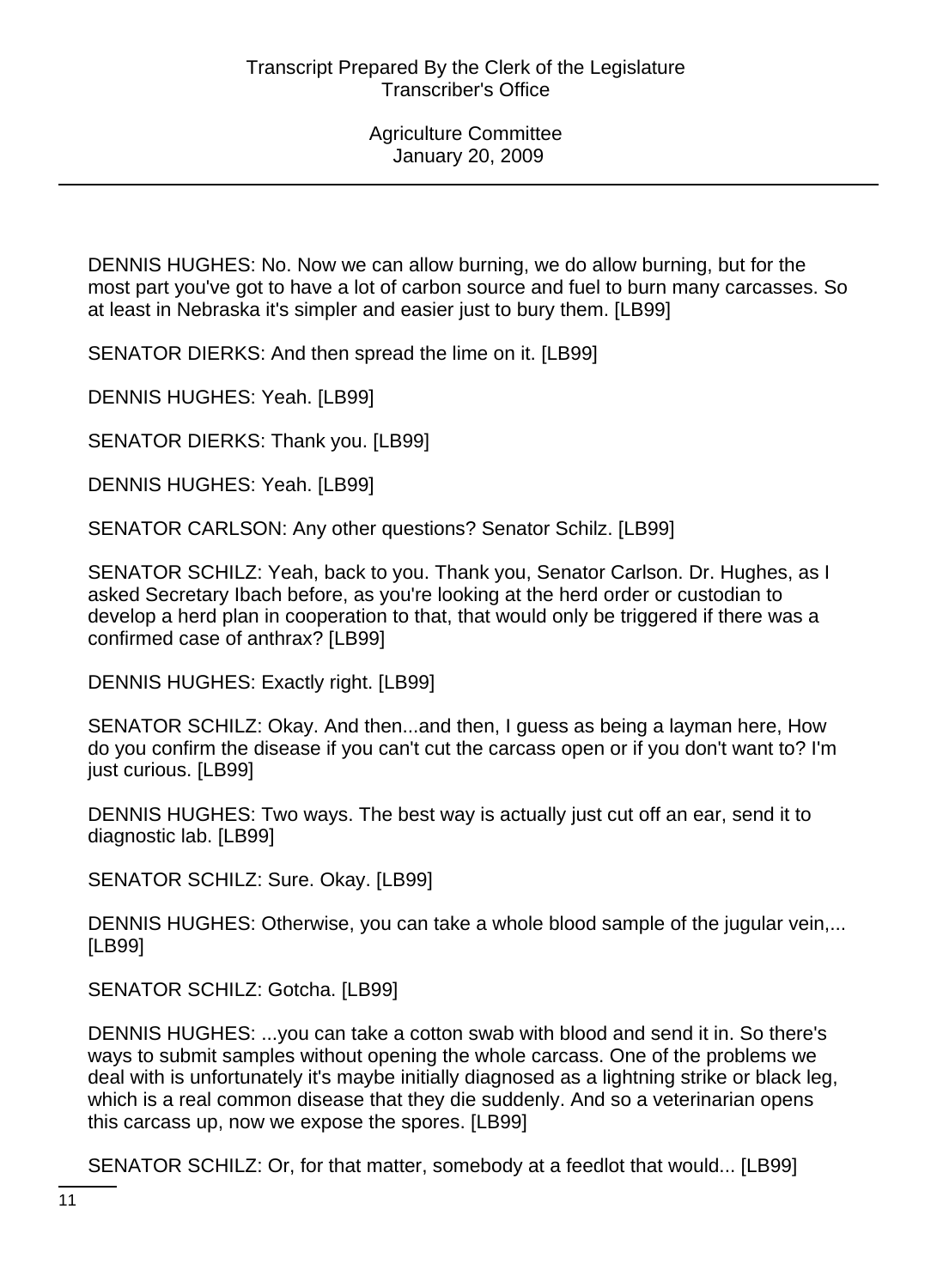DENNIS HUGHES: That's right. [LB99]

SENATOR SCHILZ: ...do the same thing,... [LB99]

DENNIS HUGHES: That's right. [LB99]

SENATOR SCHILZ: ...just considering it was something else, trying to figure out what killed it. Yeah. [LB99]

DENNIS HUGHES: Right. And a herd plan is a very...it's a basic part of any disease control program, is it's basically a sitting aside with the owner and explaining, here are your options. You know, there's certain options they, you know, they have to do. But it's a very detailed plan on how we will treat the herd, you know, to stop the infection from spreading, vaccinate the herd, how we're going to dispose of carcasses, those kind of things. [LB99]

SENATOR SCHILZ: And basically the department would hold that... [LB99]

DENNIS HUGHES: Right. [LB99]

SENATOR SCHILZ: ...producer's or owner's hand throughout the whole scenario. [LB99]

DENNIS HUGHES: Yeah, exactly right. That's right. [LB99]

SENATOR SCHILZ: Okay. Thank you. [LB99]

SENATOR CARLSON: Okay, Senator Price. [LB99]

SENATOR PRICE: Thank you, Senator Carlson. Just one quick question: I was reading in the material that there are multiple modes for contraction of the disease and my question came about with the airborne one. When you identify that there has been an anthrax outbreak and you determine how they received it, is your protocol any different for notification of authorities, far as priority if it's airborne versus cutaneous? [LB99]

DENNIS HUGHES: There's certain steps that we take as precaution. You know, we make sure that anybody involved in handling the animals or the carcasses are wearing double glove. At least that's what we did back in '99. As far as inhalation, it's kind of hard to confine that when you're outside in a pasture situation. In a controlled laboratory setting you see people wearing personal protective equipment with masks and this kind of stuff. We didn't do that. [LB99]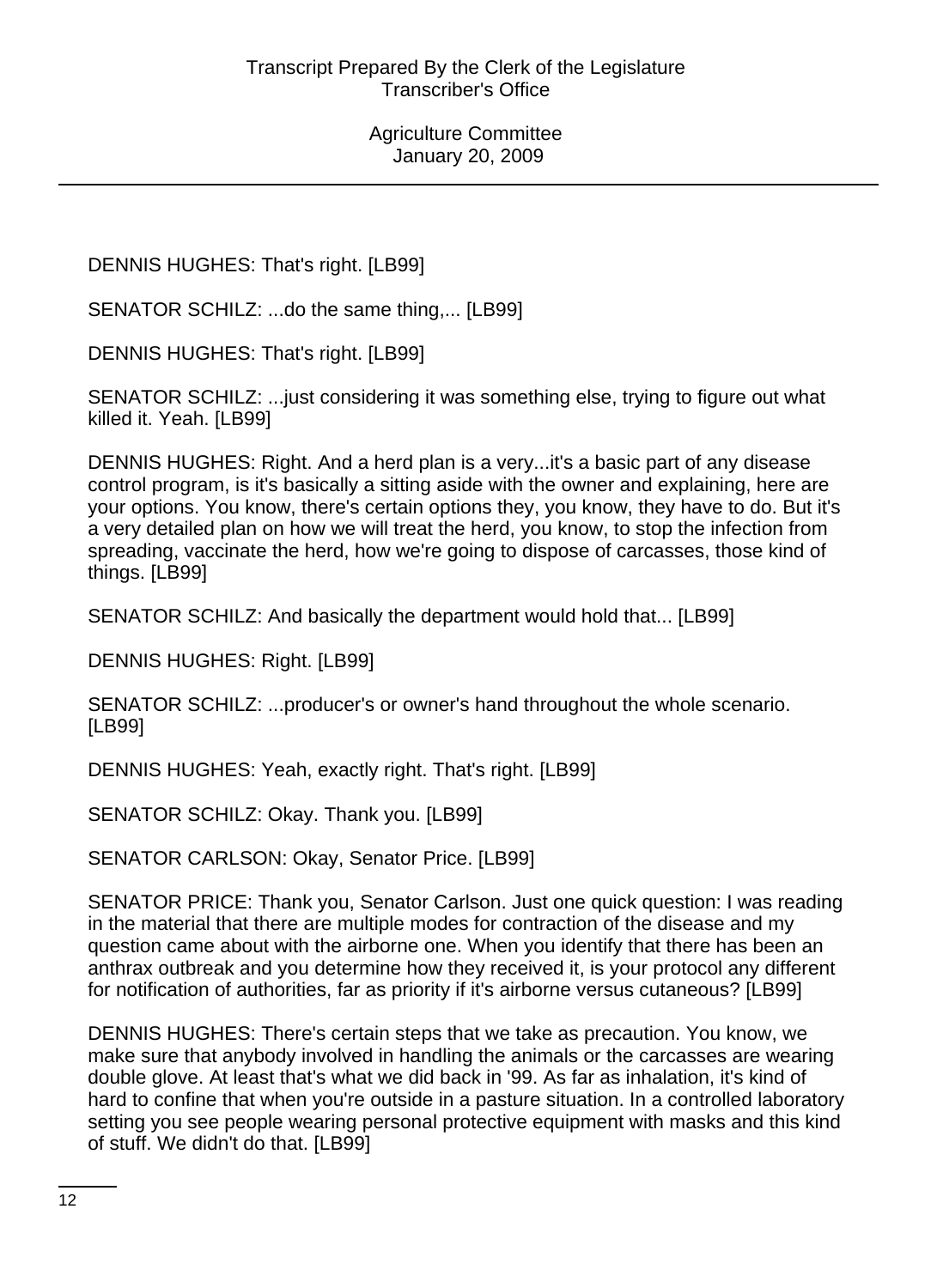SENATOR PRICE: But I mean more in the way of, excuse me, more in the way of when we notify other authorities that we have an outbreak... [LB99]

DENNIS HUGHES: Oh, yeah. [LB99]

SENATOR PRICE: ...and the type of outbreak it is. When we're talking Homeland Defense or who knows when we're talking food source, an airborne one seems to be much more problematic. And that's my question, is there a different prioritization within the plan for communicating to outside agencies the mode and method of which they contracted the disease? [LB99]

DENNIS HUGHES: Yes, notification is made, well, at least among federal regulatory veterinarians as well as Health and Human Services, to make them understand that we've got a problem with anthrax in such-and-such county. [LB99]

SENATOR PRICE: Okay. Thank you. [LB99]

DENNIS HUGHES: Yeah. [LB99]

SENATOR CARLSON: Okay. Any other questions? Okay, thank you, Dr. Hughes. [LB99]

DENNIS HUGHES: Thank you. [LB99]

SENATOR CARLSON: Next testifier. How many more testifiers testifying as proponents for the bill? Any more? Okay. [LB99]

PETE McCLYMONT: Chairman Carlson, members of the committee, I'm Pete McClymont, P-e-t-e M-c-C-l-y-m-o-n-t. I am vice president of legislative affairs for the Nebraska Cattlemen. We're here in support of this bill. Last year I testified before this committee expressing concerns of what the duty was to the landowner and livestock owner in terms of the cleanup because that was not specified in the bill, and because those costs could be exorbitant it was our opinion that we needed to share that with this committee. So that's been expressed in the Anthrax Control Act Cash Fund, as a source of help for a landowner or livestock owner to remedy the solution. Another issue that I think is important is that if this were to happen and you would have a landowner that probably may or may not like all the things that would come down, this bill does allow for the local authorities, the sheriff, a judge to allow this to happen so there wouldn't be any impediment in terms of addressing the problem immediately. So I think we all don't want the government involved in our business, but if you're going to solve a critical problem like this you need to have the ability to address it immediately and so, thus, with this being stated and cleared up in this bill how officials can address it and get on the problem right away. So we appreciate the...this committee, the Department of Ag to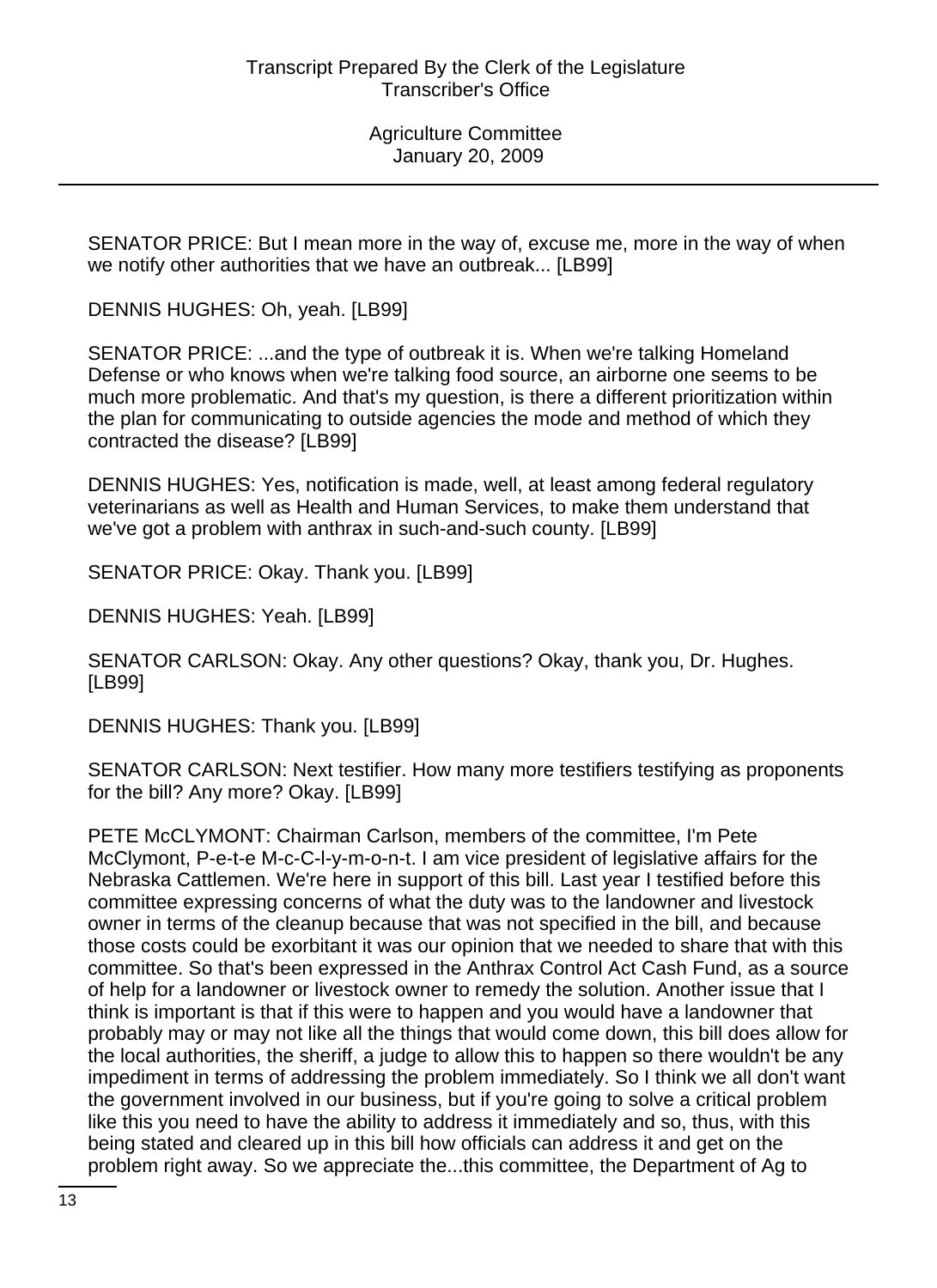addressing our concerns last year and so we're here in support of it. And I'd be happy to answer any questions. [LB99]

SENATOR CARLSON: Okay. Thank you. Any questions for Mr. McClymont? You did a good job. Thank you, Pete. [LB99]

PETE McCLYMONT: Thank you. [LB99]

SENATOR CARLSON: Any other testifiers for the bill? Anyone testifying in opposition to the bill? Anyone testifying in a position neutral to the bill? Hearing none, we'll declare the hearing on LB99 closed. And we'll proceed to LB100. Mr. Leonard. [LB99]

RICK LEONARD: Thank you, Chairman Carlson and, again, members of the committee. LB100 is, again, a bill brought to us at the request of the Department of Agriculture to insert a series of clarifying updates to the Nebraska Pesticide Act. A little background: The Nebraska Department of Agriculture acquired responsibility for pesticide enforcement with the enactment of LB588 in 1993, I believe. Senator Dierks was the Chairman at the time and carried that bill. LB588 enacted the Nebraska Pesticide Act, Sections 2-2622 through 2-2654, which endows the department with the regulatory and statutory authorities, duties, and abilities to qualify to carry on a certified state program, to assume enforcement of Federal Insecticide, Fungicide, and Rodenticide Act in Nebraska, and supplemental regulations specific to pesticide use in Nebraska which are prescribed or authorized under the Pesticide Act. It is typical for the department to periodically request revisions to the Pesticide Act to conform the authorities and duties assigned to the department to federal requirements, and to bring updates to address regulatory experience in administering the act. LB100 is one of these. Just quickly, the technically, LB100 inserts a number of clarifications of authorities available to the Department of Agriculture to implement and enforce the Nebraska Pesticide Act. First of all, it inserts new text into Section 2-2629. This section prescribes information to be provided to the Department of Agriculture as a precondition to register a pesticide product for sale and use within the state. Current law authorizes the department to request from the registrant a full description of tests and test results evaluating the product...evaluating the product for a registered product...for registered products. LB100 would add authorization for the department to request such information at any time, not necessarily limited to requesting as part of preregistration information; allow the department to request this information of products not necessarily limited to federal regs; and most importantly, authorizes the department to request additional testing or monitoring of the products used in Nebraska to verify assumptions of environmental interactions used in the federal registration and labeling are applicable to Nebraska conditions; amends Section 2-2636, which currently authorizes the department to issue reciprocal licenses and reciprocal Nebraska applicator licenses to nonresidents licensed by another state. LB100 clarifies this section to expressly provide that Nebraska residents are not eligible for reciprocal licensure. Sections 3 through 5 amend various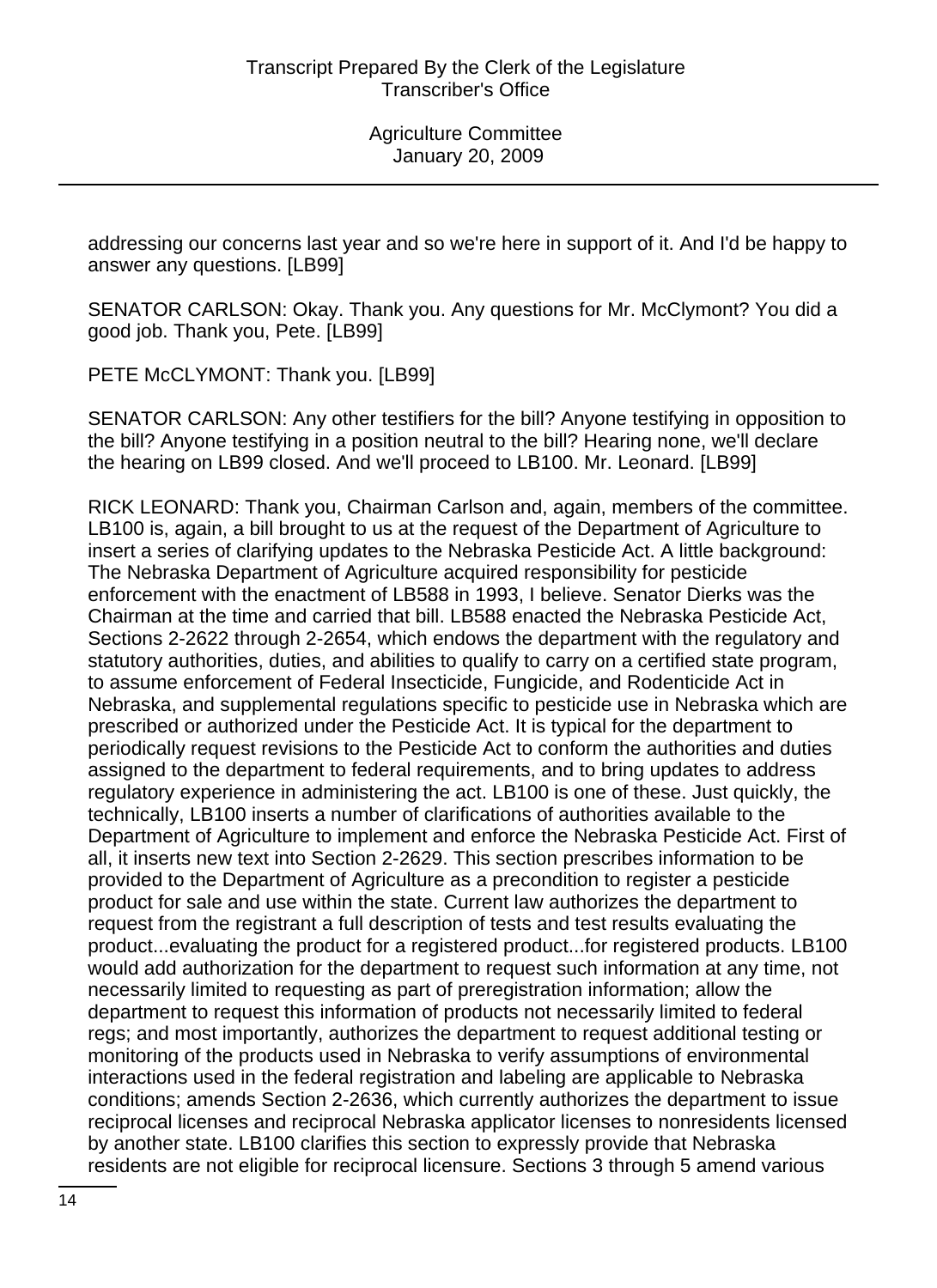# Transcript Prepared By the Clerk of the Legislature Transcriber's Office

Agriculture Committee January 20, 2009

sections of the act to require applicants for licensure as commercial, noncommercial, or private applicators to provide their date of birth; amends 2-2645 governing the department's response to claims by damage...claims of damage by third parties from pesticide applications. Current law allows the department some discretion in an investigation effort where the complaint is not timely or clearly frivolous, and allows the department discretion whether to pursue disciplinary action if a complaint fails to...complainant files a report. LB100 makes two revisions: adds that a complainant's refusal to cooperate with the department's investigation of a complaint is a factor the department may consider in its exercise of discretion in pursuing disciplinary action; removes the duty of complainant to allow access to a licensee to observe property allegedly to have been damaged; finally, amends 2-2646 which enumerates prohibited acts pertaining to the use of pesticides. Such prohibitions are not necessarily limited to apply only to licensed entities. Current subsection (9) states that it is unlawful to commit an act that would subject a licensee to licensure discipline, though such acts are enumerated in reference statutes. LB100 adds clarifying text to remove any ambiguity that subsection (9) prohibition applies regardless of whether the person committing the violation is licensed or not. That concludes my introduction. [LB100]

SENATOR CARLSON: Okay. Thank you. Any questions of Mr. Leonard? [LB100]

SENATOR PRICE: Senator Carlson. [LB100]

SENATOR CARLSON: Senator Price. [LB100]

SENATOR PRICE: Thank you. I had one question. We're talking about there, in Section 2645 there, and removes the duty of a complainant to allow a licensee to observe property alleged to have been damaged. Why are we doing that? Why are we saying that you're not going to let someone see something allegedly damaged? [LB100]

RICK LEONARD: In the section-by-section summary that I provided to you, in fact this was an item that I inquired with the department specifically why is this change being asked for. They did respond, provided us a response to that in their section-by-section analysis, and I would defer to the department to explain why that change is being sought. [LB100]

SENATOR PRICE: Thank you. [LB100]

SENATOR CARLSON: Okay. Any other questions? Okay, thank you. First testifier for LB100. [LB100]

GREG IBACH: (Exhibit 1) Senator Carlson and members of the Ag Committee, my name is Greg Ibach, G-r-e-g I-b-a-c-h. I am the director of the Nebraska Department of Agriculture, and I'm here today to testify in favor of LB100. I would like to thank Senator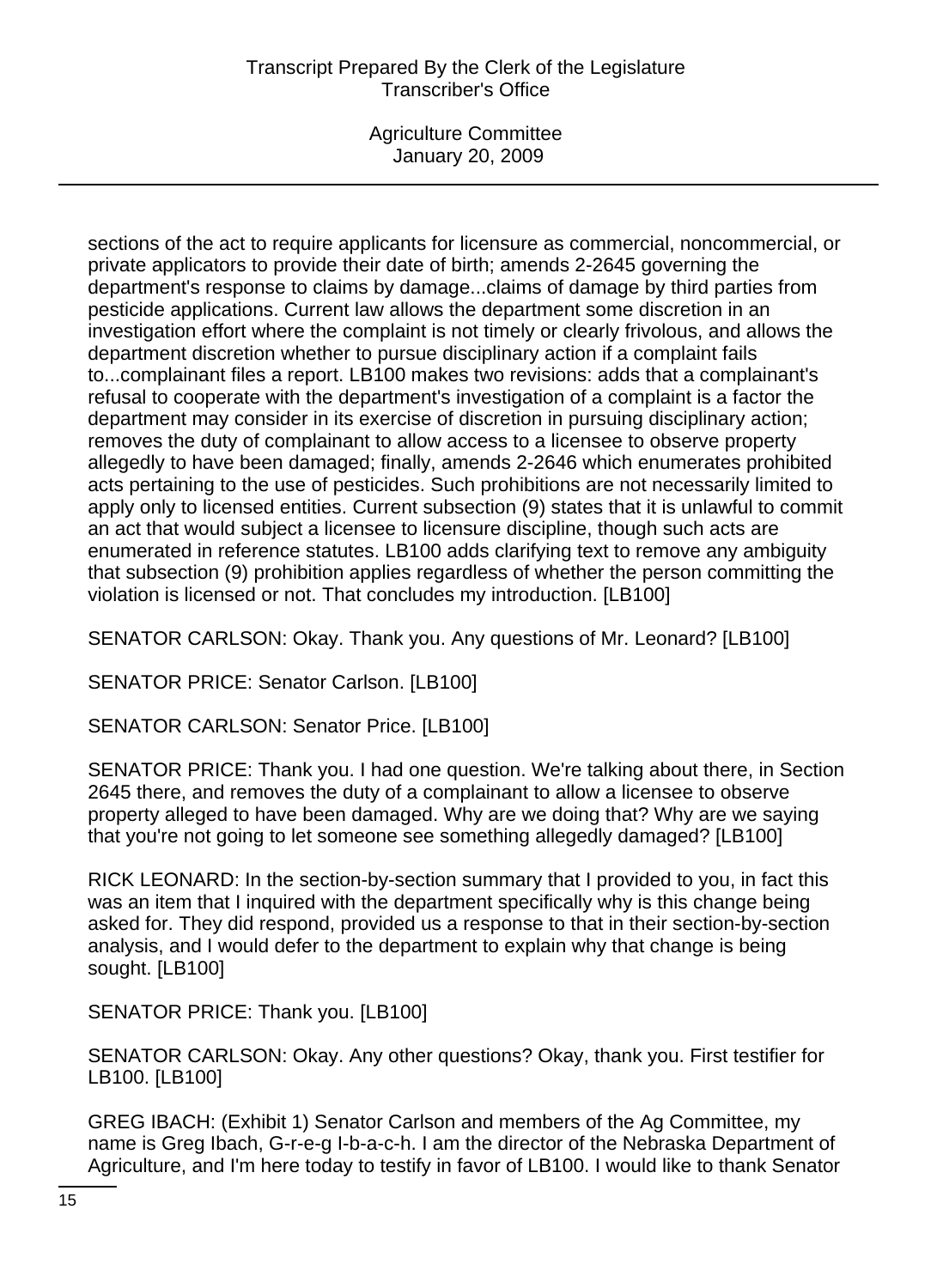Carlson for introducing this bill on behalf of the department again, and I have additional written testimony with the section-by-section attachment that's been referenced earlier that I asked to be placed in record for this bill. I have with me today Rich Reiman, the administrator for the Bureau of Plant Industry, and he will be able to answer any technical questions that you might have about this bill. Mr. Leonard did a good job of pointing out the bullet points that are contained in the rest of my testimony and so, rather than be redundant and repeat those, I would open...make myself available for any questions that you might have. [LB100]

SENATOR CARLSON: Okay. Any questions of Director Ibach? Senator Schilz. [LB100]

SENATOR SCHILZ: Thank you, Senator Carlson. Secretary Ibach, in here it talks about the new language excluding Nebraska residents from being eligible for a Nebraska reciprocal license. Would this...would this law, if it's enacted as you would like it to be, would it provide that people from out of state could get a reciprocal Nebraska license? [LB100]

GREG IBACH: Yeah. What the intent is, is to keep Nebraskans from going to a neighboring state and rather than going through our requirements for obtaining a license, obtaining one in, say, Kansas and then coming and saying, give me a reciprocal license. [LB100]

SENATOR SCHILZ: Is Kansas that much easier than ours? [LB100]

GREG IBACH: I don't know that that's true, but evidently we have reason to believe we would like our Nebraska citizens to get Nebraska licenses. [LB100]

SENATOR SCHILZ: Okay. I just...I just...the question that I have is... [LB100]

GREG IBACH: There probably are some differences between states. Every state would have a little bit different rules and regulations for how their licenses are issued based on their state law, and where Nebraskans are probably more likely to be doing work in Nebraska, you know, we may have some border state people that are doing, you know, part of their work in Nebraska but they're probably mostly in another state, you know, that's why we're wanting Nebraskans to have a Nebraska license. [LB100]

SENATOR SCHILZ: Right. But you would still allow somebody from Kansas to obtain a reciprocal license. [LB100]

GREG IBACH: That's correct. Right, Rich? Yes. [LB100]

SENATOR SCHILZ: I guess...I guess my question is, beyond that then, is if it's good enough for a Kansas resident to pass in Kansas why would it be any different for a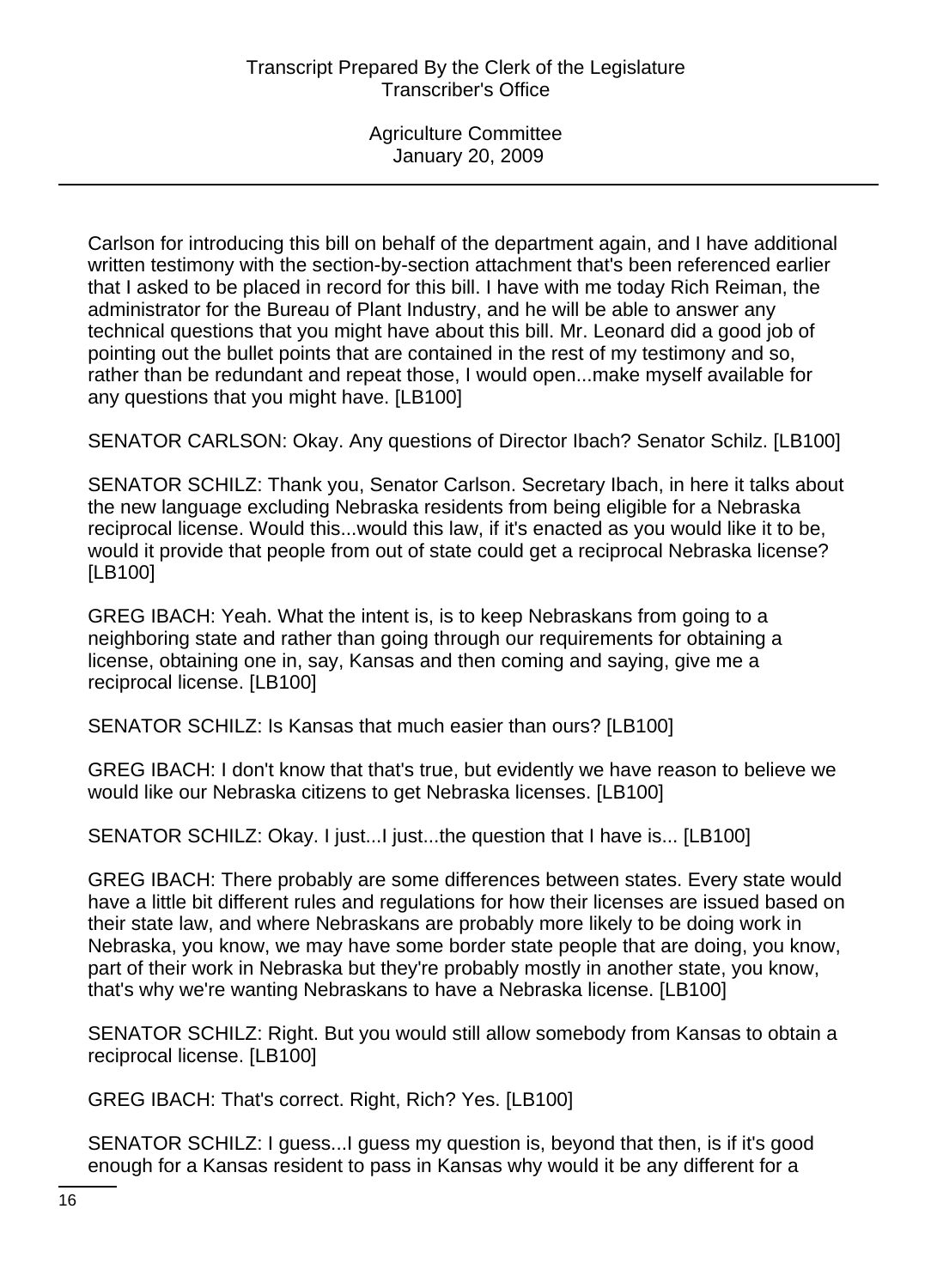Nebraska resident? I understand what you're saying... [LB100]

GREG IBACH: Why, yeah... [LB100]

SENATOR SCHILZ: ...but I'm just looking at the... [LB100]

GREG IBACH: Why don't after...we'll have Rich come up and do a more technical answer to that question. [LB100]

SENATOR SCHILZ: Okay, that's fine. That's...I would...I'd appreciate that. Thank you, sir. [LB100]

SENATOR CARLSON: Any other questions? Senator Price. [LB100]

SENATOR PRICE: Thank you, Senator Carlson. Director, again coming back to my earlier question, and I'm reading the part where we have a section breakdown here about the idea where a person claiming damage from the use of a pesticide be allowed...allow the licensee to access the claimant property. And then it seems you just indicated down here that the current language could be misused and the department does not want to get involved in personal disputes. Is this something that happens a lot out in greater Nebraska where someone...? So whoever can answer the question, great. [LB100]

GREG IBACH: I'll give you a little summary... [LB100]

SENATOR PRICE: Great. [LB100]

GREG IBACH: ...of my answer and then I'll let Rich maybe be more technical with it. But I think that, you know, what we're looking to do is remove the parts that require people that are already in conflict to allow somebody on their property. We have...and so this removes that and it also then in the next section, it, you know, it says if somebody that has a complaint won't allow us on the property to review what they're complaining about, then it's not required. You know, we're going to drop their charges. So it still puts us in a place to be able to evaluate the conflict and make a determination, but we're not going to make, you know, make somebody that's already upset with somebody allow them on their property. [LB100]

SENATOR PRICE: But does allow for someone to go in and assess the issue... [LB100]

GREG IBACH: That's correct. [LB100]

SENATOR PRICE: A separate (inaudible). [LB100]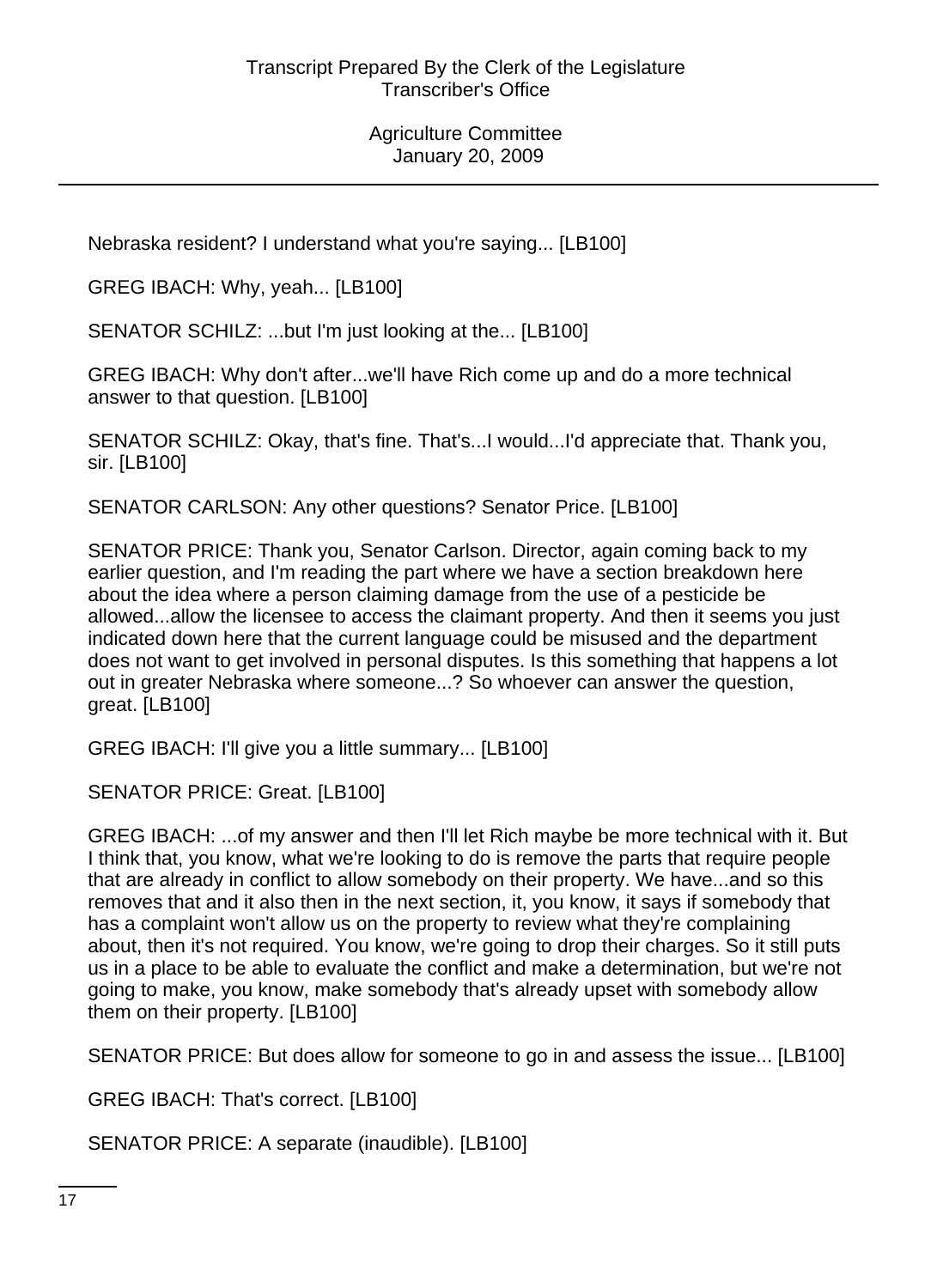GREG IBACH: And if they don't want to cooperate with the department in their assessment then... [LB100]

SENATOR PRICE: Great. [LB100]

GREG IBACH: ...we're going to feel that their complaint isn't that important to them. [LB100]

SENATOR PRICE: Thank you. [LB100]

SENATOR CARLSON: Any other questions? I have one on the reciprocal licensing. Is there a possibility that that could put some farmers here in a position where they need help quickly and there aren't enough licensed Nebraska people to handle it and they need somebody from Iowa or Kansas and that person can't come in because they're not licensed here? [LB100]

GREG IBACH: We'll let Rich explain that. I know in the case of a farmer with his employees, they can operate under his license. I don't know if that's necessarily true for a commercial permit or not, but we'll let Rich address that question. [LB100]

SENATOR CARLSON: Okay. All right. Any other questions of Director Ibach? Okay, thank you. [LB100]

RICHARD REIMAN: Senator Carlson, my name is Richard Reiman, that's R-i-c-h-a-r-d, last name is R-e-i-m-a-n. I'm willing to answer any questions you may have. [LB100]

SENATOR CARLSON: Okay, I'll take the prerogative to ask you to follow up on the one that I just asked about is there a possibility that that nonreciprocal licensing puts any of our farmers in a bind because they can't get help when they need it and it's a timing issue? [LB100]

RICHARD REIMAN: It shouldn't be as long as the individual would be licensed in the neighboring state. If they are licensed in Kansas or Colorado, all they would have to do is supply us with a copy of that license and they would automatically be issued the reciprocal license. [LB100]

SENATOR CARLSON: Okay. They'd show a copy. They didn't have to...they didn't have to get one. So that still just prevents people living in Nebraska from going to another state and getting an easy license and operate here. [LB100]

RICHARD REIMAN: That's correct. There's actually two reasons for that, Senator. One, currently it's not the case but at one time South Dakota was allowing applicators to take an open-book test and we felt that it was more important that people actually have to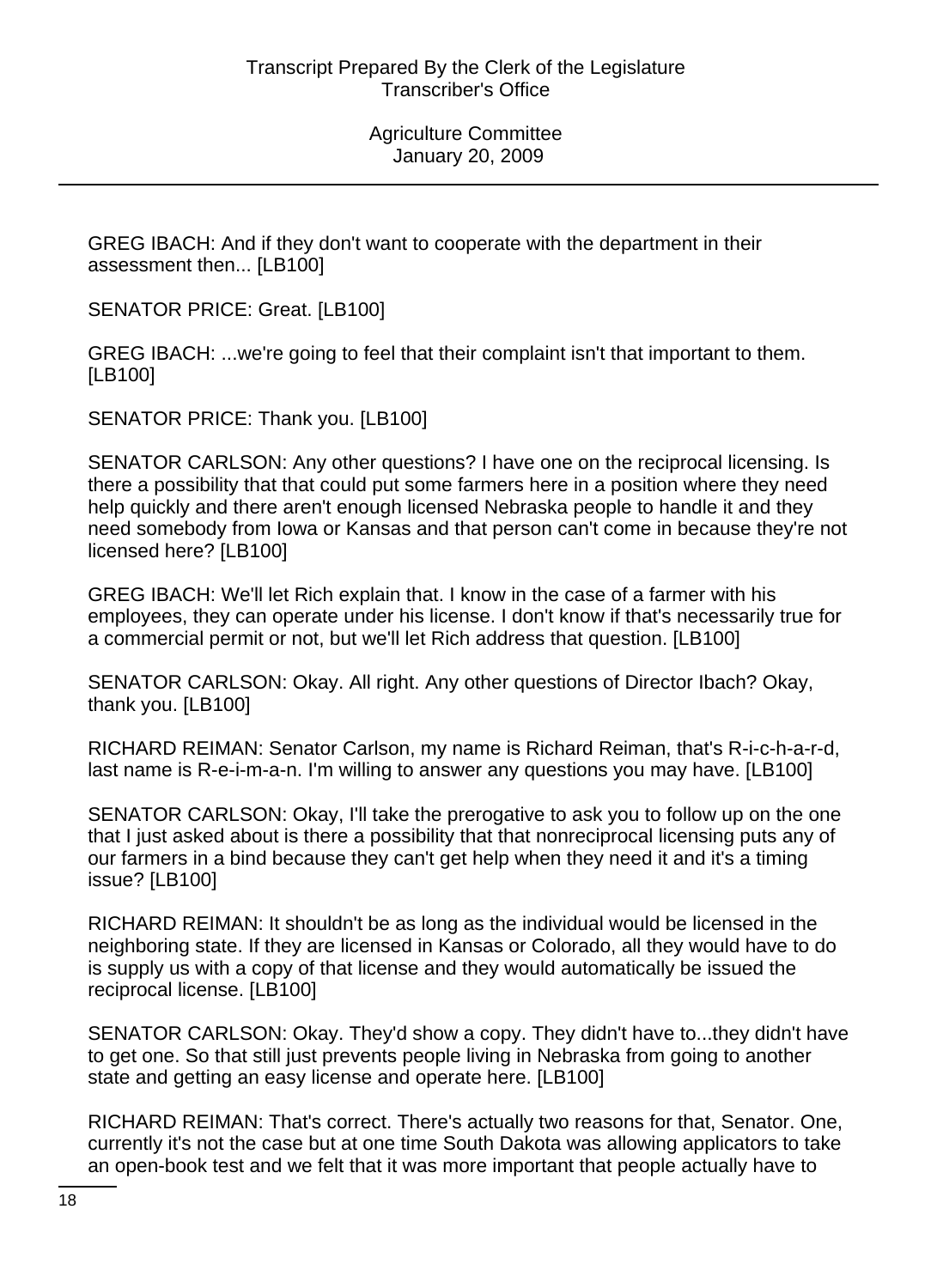study a little bit and know what the responses to some of those are. And the other thing is we felt it was important that people be trained on conditions of what we have in Nebraska as far as our crops and our climates and so forth. An individual who would go to another state and become licensed, we're afraid that maybe they wouldn't know all those things. So those were the two reasons which really prompted us to request this change in the statute. [LB100]

SENATOR CARLSON: Okay. Good. Thank you. Senator Price. [LB100]

SENATOR PRICE: Thank you, Senator Carlson. I just had a quick question. It might be a little bit outside of the issue involved. Does, when the NDOR, when the Department of Roads, is spraying, they fall under your jurisdiction? [LB100]

RICHARD REIMAN: Those are considered to be, Senator, noncommercial applicators. They are required to be certified. They do have to take initially the test and then they would have to attend a recertification session. But they do come under this particular act and they do have to pass a test before they can apply any restricted use pesticide products. [LB100]

SENATOR PRICE: Thank you. [LB100]

SENATOR CARLSON: Okay. Any other questions? Okay, thank you, Mr. Reiman. [LB100]

RICHARD REIMAN: Thank you. [LB100]

SENATOR CARLSON: Next testifier? Seeing none, any to testify in opposition? Any in a neutral position? Hearing none, we'll close the hearing on LB100, and proceed to LB101. [LB100]

RICK LEONARD: Again, thank you, Chairman Carlson and members of the committee. LB101, again, is a piece of legislation brought at the request of the... [LB101]

SENATOR CARLSON: I'm going to make you state your name and spell it. [LB101]

RICK LEONARD: My name is Rick Leonard, research analyst for the Agriculture Committee, that's L-e-o-n-a-r-d. LB101 is brought at the request of the Department of Agriculture. The bill would repeal...basically repeals the sunset date of the Farm Mediation Act, Section 2 of the bill. That's accomplished in Section 2 of the bill which outright repeals Section 2-4816. This section currently establishes a sunset date of June 30, 2009, and for the act to continue then it will be necessary for the Legislature to either enact the bill as it is or to extend the sunset date again. Section 1 of the bill just simply conforms an internal reference with the act citation. I have provided in the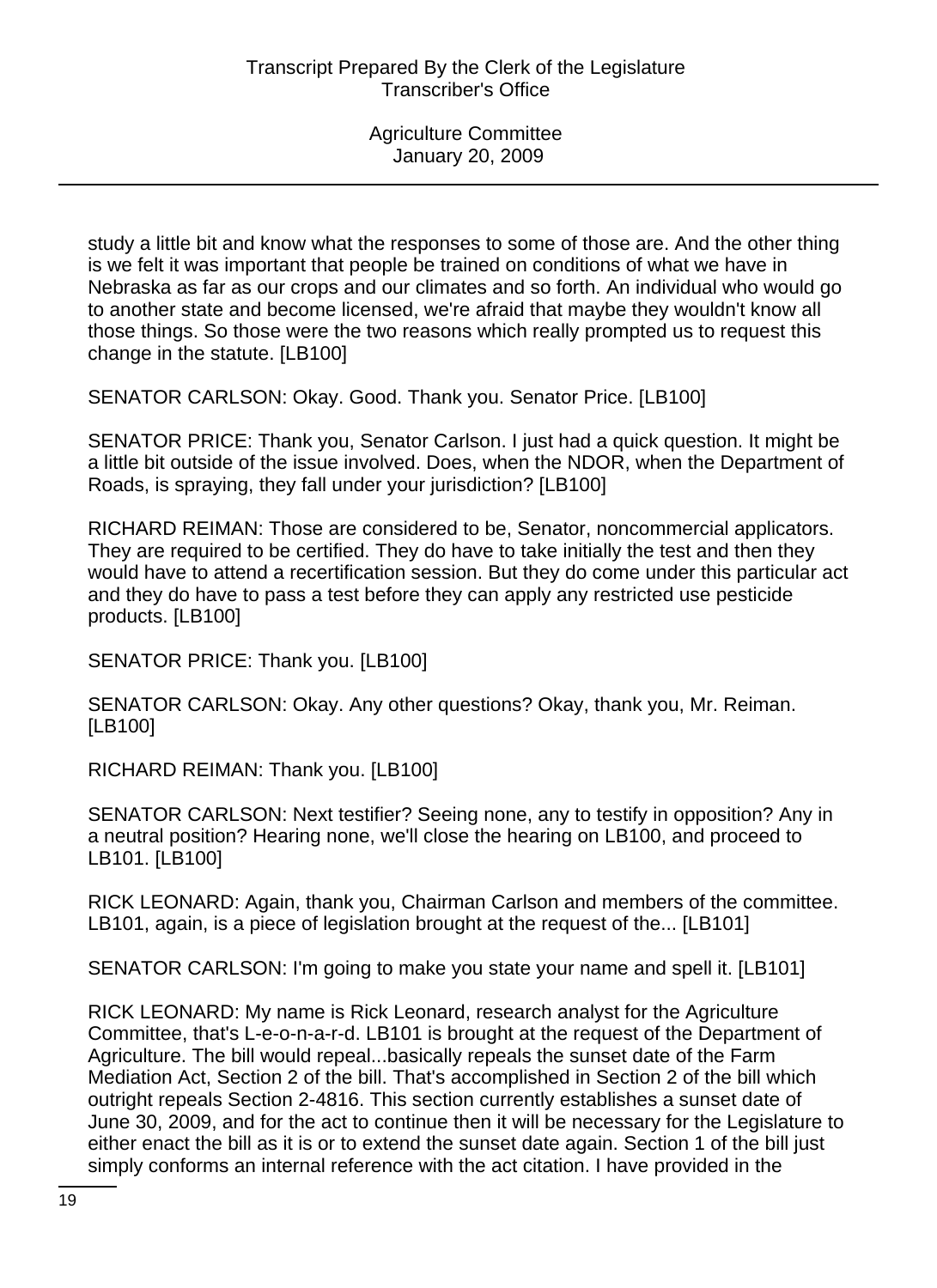# Transcript Prepared By the Clerk of the Legislature Transcriber's Office

Agriculture Committee January 20, 2009

briefing material some history of this program and where this began. Nebraska's mediation program, as authorized under this bill, is a certified state agriculture mediation program that's eligible for USDA cost-share assistance and also that the mediation network that's supervised and maintained by the department is eligible for receiving referred USDA cases. The act was originally enacted with a sunset date, as the original USDA program was at the time thought to be a temporary activity. The sunset date has been extended by the Legislature in 1991, '94, '97, and most recently by LB912 in 2002. The 1997 extension also expanded the types of disputes that could be accepted for mediation to conform with federal actions to extend mediation of disputes involving dispersed USDA programs. Previously they had been defined...confined to resolving creditor issues. LB108 enacted in 2007 authorized the mediation program to accept disputes involving division fences. Department's mediation program is funded through a combination of federal grants, state General Funds, and fees collected for mediation services provided. That would be the end of my testimony, if you have any questions. And I'll fill out a sheet and provide it to the clerk. [LB101]

SENATOR CARLSON: Okay. Any questions for Mr. Leonard? Hearing none, thank you. Okay, first testifier. [LB101]

GREG IBACH: (Exhibit 1) I had originally filled out one form with all three bills. Evidently, Chris thought I needed one for each bill, so (laugh) sorry. Senator Carlson and members of the Agriculture Committee, my name is Greg Ibach, G-r-e-g I-b-a-c-h, and I am the director for the Nebraska Department of Agriculture. I am here today to testify in favor of LB101. I would like to thank Senator Carlson for introducing this bill on behalf of the Department of Agriculture and I have additional written testimony and two pages of statistics on the farm mediation program and clinic caseload comparisons for the last five years that I ask be placed on record for this bill. Today with me is Marian Beethe, administrator for the department's Farm Mediation Act, and she will be able again to answer any technical questions that I may not be able to answer to the committee's satisfaction. As you already have been informed, this bill suggests that we would repeal the termination clause in the current act and basically would make the program an ongoing program in perpetuity, and that if a need...if the senator or if the body would decide that the Farm Mediation Act was no longer needed they would have to draft a bill and introduce it to repeal the Farm Mediation Act. It was initially passed in 1988 during the farm crisis as a way to provide a low-cost method of resolving disputes between farmers and their lenders or USDA agencies; is a program that operates in partnership, as Mr. Leonard referenced, with the federal government. Seventy percent of the state program costs are reimbursed with federal funds, so if those funds would ever become in jeopardy our program would be in jeopardy as well for the services that we deliver to the citizens of Nebraska. The program's purpose has grown throughout the years. The department added monthly workshops to the mediation program lineup several years ago. These workshops are held at seven sites across the state and allow farmers and ranchers the opportunity to become educated on financial management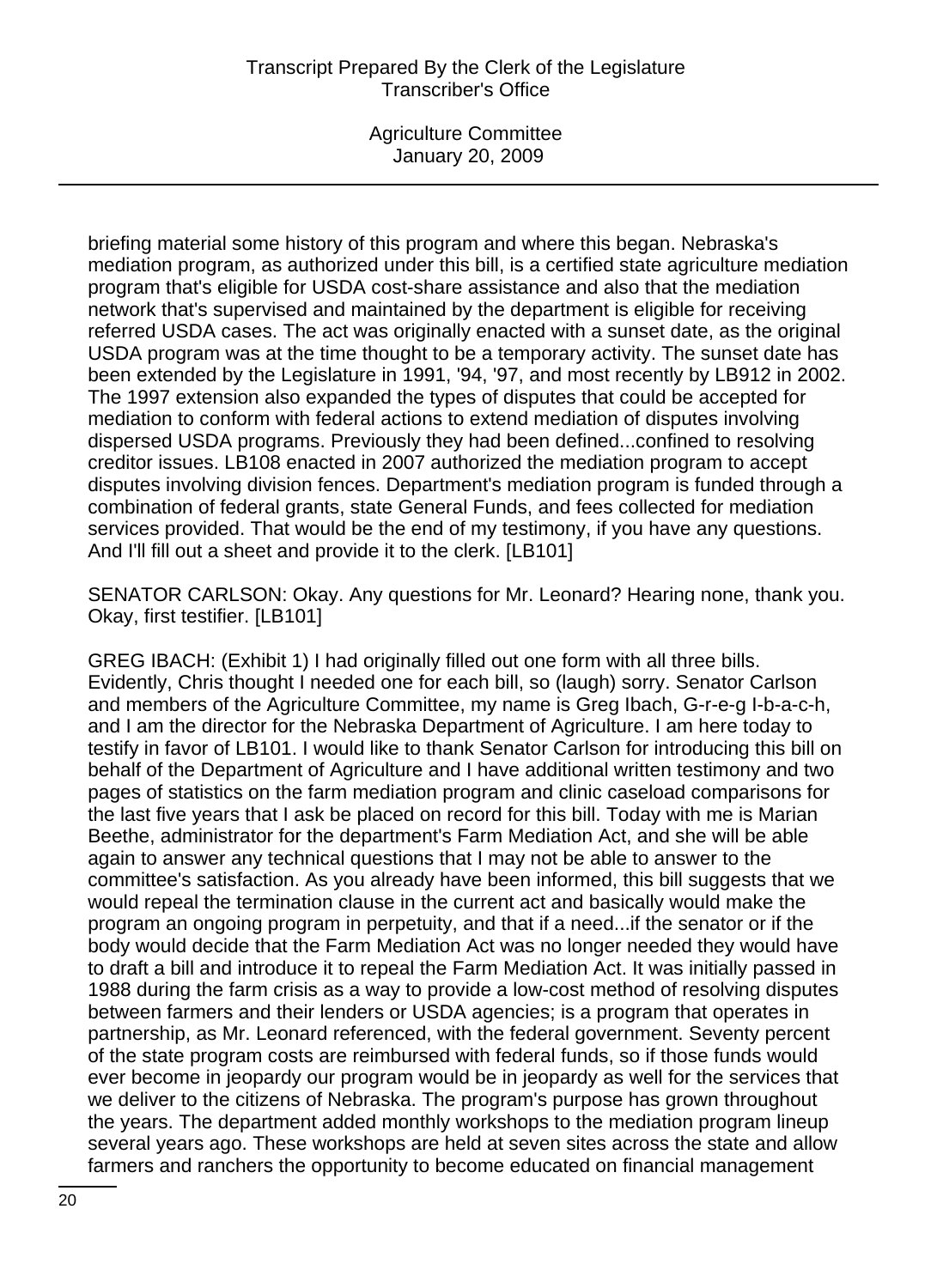# Transcript Prepared By the Clerk of the Legislature Transcriber's Office

Agriculture Committee January 20, 2009

and legal issues, as well as work with experts in these two fields in hopes of avoiding formal disputes. During the federal fiscal year 2008, 591 individuals representing 401 operations attended a workshop, and 58 additional operations requested sessions with a mediator. Sixty-four percent of those requesting mediation reached an agreement in that mediation, and twenty-five percent settled prior to the mediation. Again, Mr. Leonard referenced that we added fence disputes several years ago. Through the mediation program, the department also has the ability to schedule additional clinics on specific issues if the need arises. Just a few weeks ago we exercised this option by scheduling three clinics on grain contracting and bankruptcy, a subject of current interest to farmers who sell grain to ethanol plants. About 200 farmers and ranchers attended these three clinics. And the department regularly receives favorable comments in support about the mediation program from various segments representing agricultural interests. This includes the farmers and ranchers themselves, but also public and private lenders and farm groups. As you were earlier told by Mr. Leonard, we have extended this act on four separate occasions--'91, '94, '97, and 2002. And we feel the farm mediation program is still needed in Nebraska as evidenced by the attendance at our workshops and ongoing requests for mediation. It is a valuable resource for our farmers and ranchers. Therefore, the Department of Agriculture respectfully requests the repeal of the program termination date to eliminate the time and expense involved with extending the program every few years. We also ask that this bill be enacted with an emergency clause so that this bill takes effect prior to the June 30, 2009, sunset date. That concludes my testimony and we would be happy to answer your questions. [LB101]

SENATOR CARLSON: Okay. Thank you. Any questions of Director Ibach? Senator Karpisek. [LB101]

SENATOR KARPISEK: Thank you, Senator Carlson. Director Ibach, I agree that we don't need the sunsets all the time. Does it do anything to have publicity on it, to say this is coming up and then the members...maybe I should ask someone else, but to have some publicity and people learn about it again? [LB101]

GREG IBACH: I think that Marian Beethe does an excellent job. She attends a vast majority of the Nebraska Farm Shows in her dual responsibility as...with the Beginning and Young Farmer Program that the state has, and so she has the materials for the mediation program out there. And so I think that that, between those clinics and then our special activities like the clinics we just had with the bankruptcy issues in north-central Nebraska, I think that we probably do a pretty good job and I don't think we would miss out on the extra publicity that the reauthorizing it every few years would...gives us. [LB101]

SENATOR KARPISEK: Thank you, Director. Thank you, Senator Carlson. [LB101]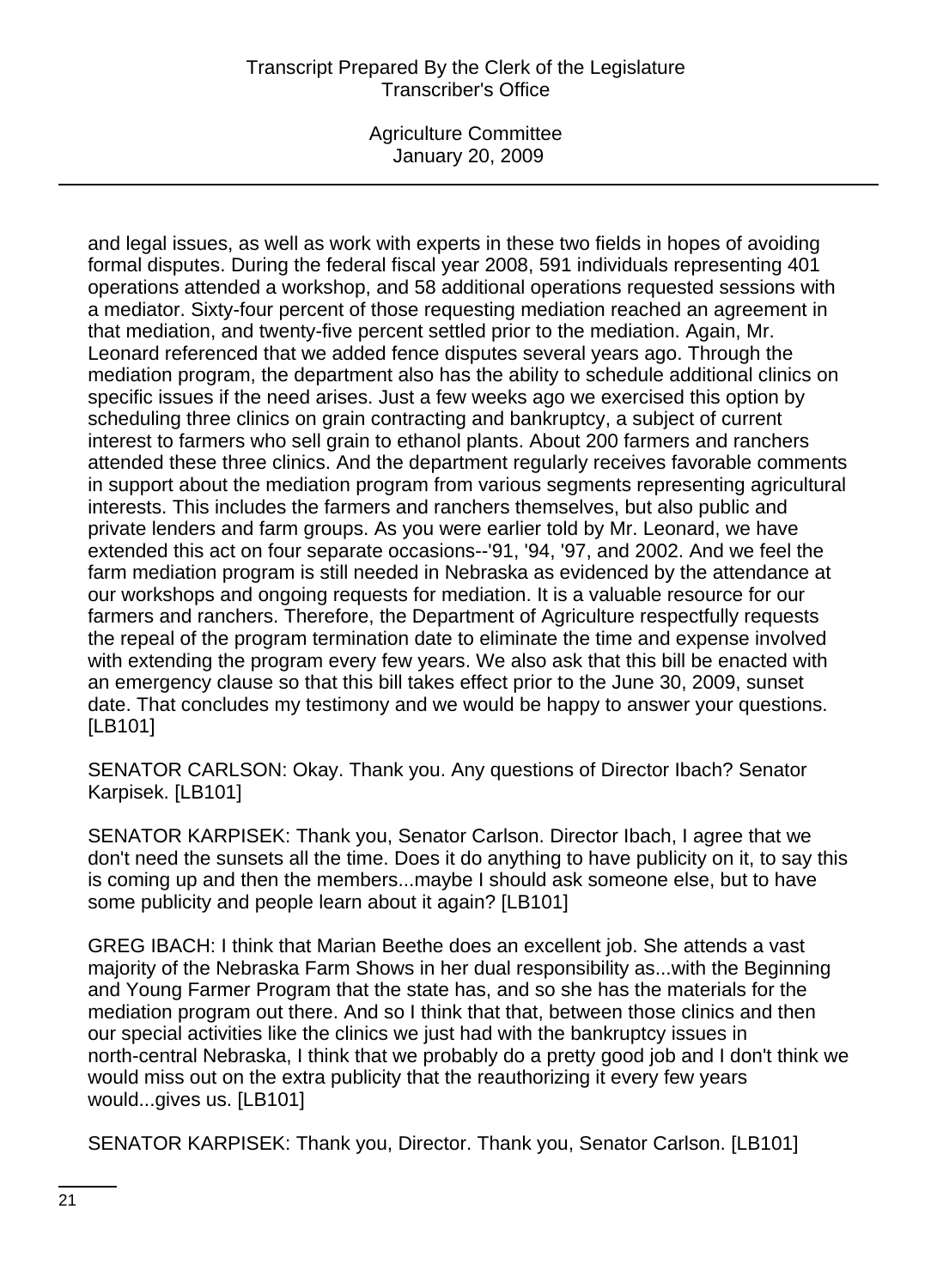SENATOR CARLSON: Okay. Any other questions? Hearing none, thank you for your testimony. [LB101]

GREG IBACH: Thank you. [LB101]

SENATOR CARLSON: Next testifier. [LB101]

CRAIG HEAD: Good afternoon, Senator Carlson and members of the Ag Committee. My name is Craig Head, it's C-r-a-i-g H-e-a-d, and I'm the assistant director of government relations for the Nebraska Farm Bureau, and I appreciate the chance to testify before you this afternoon. We're here in support with a little bit of a caveat, and I'll try and explain that. I just want to start off by saying that we're very supportive of the farm mediation program's organization. We don't have any issues with the program. But having said that, we do have some longstanding policy in our organization that does support sunsets in programs of this nature to give the opportunity to revisit the programs for a number of reasons, one, financial reasons. You see in this program back in '97, when they relooked at the program, they added some new definitions to them. So there's some reasons why our members feel strongly that sunsets are okay so at least another pair of eyes get looked at on these programs. So with that, when we looked at this bill, there's three options: one, you pass the bill and the program continues on; or two, the bill doesn't pass and the program goes away, which we're not interested in that at all; or the third option would be to put a new sunset date in. And looking at the history of the program, we would encourage the committee to at least consider possibly putting a five-year extension on the program where there would be a time again to come back and look at the program. And with that, that would basically conclude my comments. I'd be glad to answer any questions that you might have. [LB101]

SENATOR CARLSON: Any questions of Mr. Head? Senator Wallman. [LB101]

SENATOR WALLMAN: Thank you, Senator Carlson. Yes, thank you for being here, Craig. [LB101]

CRAIG HEAD: Oh, you bet. Thank you. [LB101]

SENATOR WALLMAN: And so your membership you think feels very strong about five years, happy with that. [LB101]

CRAIG HEAD: I think they'd be willing to work on the date. I mean, it seemed like five years kind of worked in with where we've been in extension of the program. It's been three, it's been four. Five years would give some time to look at it. I don't think we're set on...and five years is just a date we kind of picked, looking at the history of the program. So longer would...you know, a little longer would probably be acceptable. [LB101]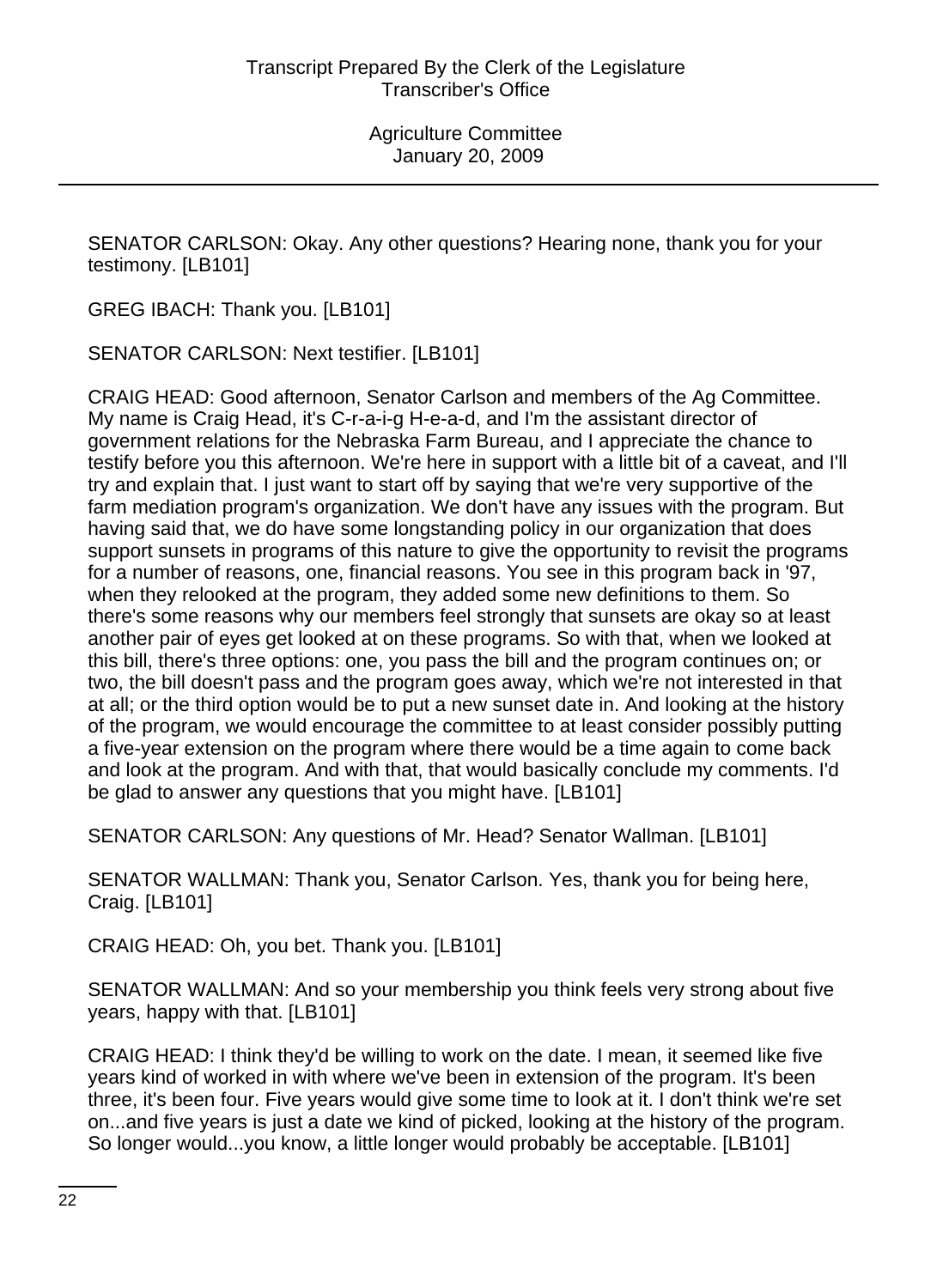SENATOR WALLMAN: Thank you. [LB101]

SENATOR CARLSON: Any other questions? Okay, thank you for your testimony. [LB101]

CRAIG HEAD: All right. Thank you, guys, very much. Appreciate your time. [LB101]

BOB HALLSTROM: Chairman Carlson, members of the Agriculture Committee, my name is Bob Hallstrom, B-o-b H-a-l-l-s-t-r-o-m, and I'm here today representing the Nebraska Bankers Association in support of LB101, as their registered lobbyist. The NBA was actively engaged in the legislation that led up to the passage of the voluntary Mediation Act back in 1988 and we have supported the implementation and continuation of the program since that time. With regard to Mr. Head's suggestion that we go another five years for a sunset, we don't have any objections to either approach, either terminating the expiration date or providing another extension of five years or some other appropriate time frame. Senator Karpisek, I would note with regard to the promotion of the program, although it's on an individual basis, there is ongoing promotion of the act and the availability of mediation because there's a requirement in state law that lenders provide their ag borrowers with specific notification, prior to taking any legal enforcement action, of the availability and particular contact information regarding the farm mediation program, so it is brought home before any action can be taken for the enforcement of certain...there's a dollar limit that you have to give the notice for. So there is that type of promotion of the program, if you will, that does exist. With that, I'd be happy to address any questions that the committee may have. [LB101]

SENATOR CARLSON: Okay. Any questions of Mr. Hallstrom? Hearing none, thank you. [LB101]

BOB HALLSTROM: Thank you. [LB101]

PETE McCLYMONT: Senator Carlson, members of the committee, I'm Pete McClymont, P-e-t-e M-c-C-l-y-m-o-n-t, vice president of legislative affairs for the Cattlemen, just simply here to say this is a great program. It does a lot of things for people who really need services at the time that they have problems and it's at a low cost from a state and Department of Ag perspective. So I think we're getting a lot for what the investment is for our state on this program, so we would be in support of terminating the sunset date. If the committee chose to make it a five-year program, we wouldn't have a problem with that either. So with that, I'll conclude my testimony and be happy to answer any questions. [LB101]

SENATOR CARLSON: Okay. Thank you. Any questions of Mr. McClymont? Then you did a good job. [LB101]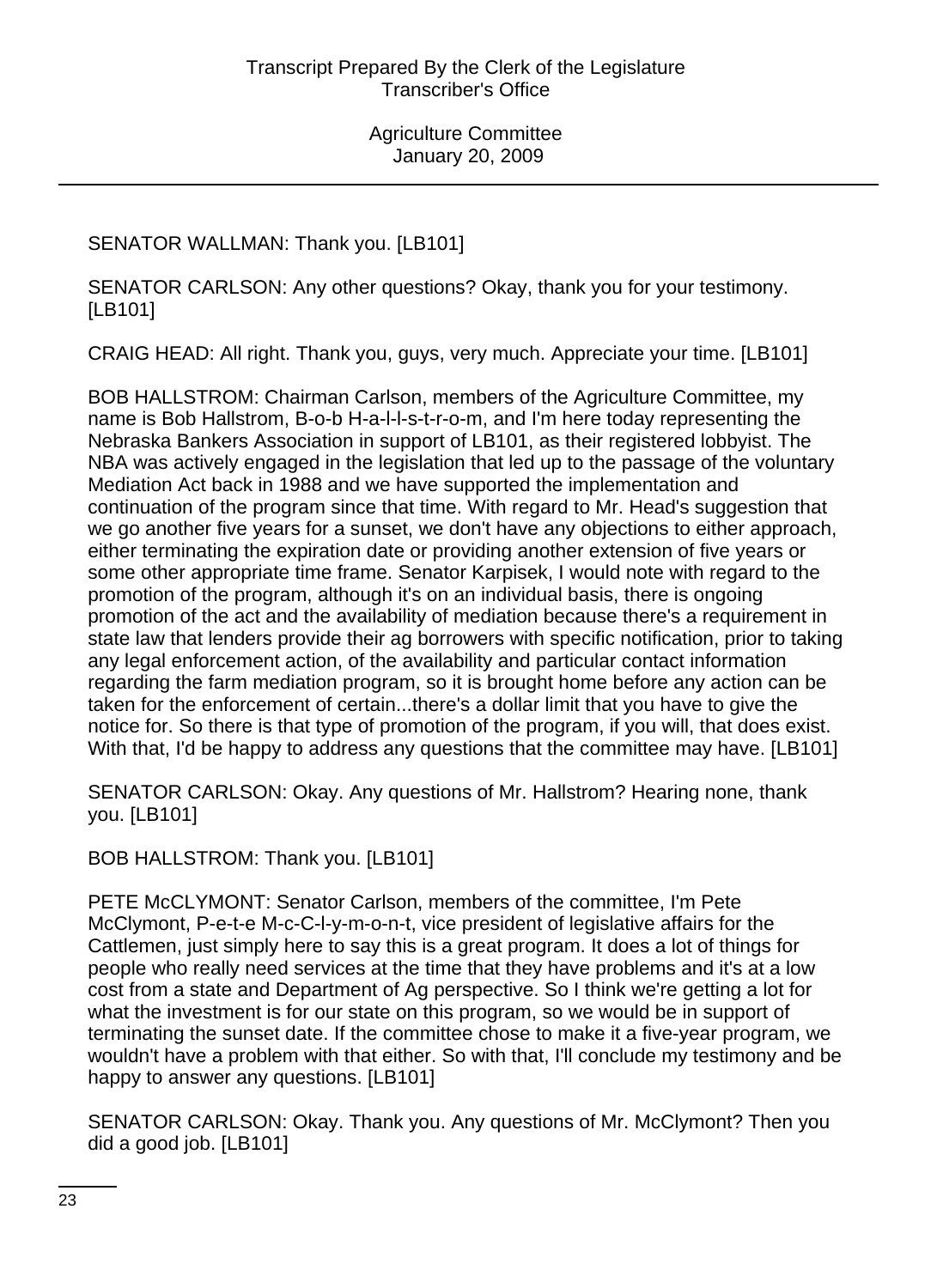PETE McCLYMONT: Thanks. [LB101]

SENATOR CARLSON: Thank you. [LB101]

KURT YOST: Chairman Carlson, members of the Ag Committee, my name is Kurt Yost, K-u-r-t Y-o-s-t. I am the registered lobbyist for the Nebraska Independent Community Bankers. We, too, were involved in 1988--that's kind of how far back Mr. Hallstrom and I go--when this legislation was initially created. We spent a great deal of time in meetings with the Department of Agriculture to craft something that was acceptable to all interested parties, and there were several interested parties at that time. I suspect they're still very interested. However, the program, as Mr. Ibach pointed out, has become quite successful, continues to be successful, and from a practical standpoint a successful program probably doesn't need to be revisited on a five-year basis or any basis since the director and those involved with the Department of Agriculture would certainly...are overseeing this operation and let's do away with the sunset. [LB101]

SENATOR CARLSON: Okay. That's the end of your testimony? [LB101]

KURT YOST: It certainly is, sir. [LB101]

SENATOR CARLSON: All right. Any questions of Mr. Yost? [LB101]

KURT YOST: You may or may not, Mr. Chairman, see me again this year. [LB101]

SENATOR CARLSON: Well, it's nice to have you. Thank you for your testimony. Any other testifiers? [LB101]

KATIE ZULKOSKI: Senator Carlson, members of the committee, my name is Katie Zulkoski, Z-u-l-k-o-s-k-i. I'm testifying on behalf of the Nebraska State Bar Association and we're here in support of LB101. [LB101]

BARB DeRIESE: Could you spell that again? [LB101]

KATIE ZULKOSKI: Yep, Z-u-l-k-o-s-k-i. [LB101]

BARB DeRIESE: Thank you. [LB101]

SENATOR CARLSON: And that was short and sweet. Any questions of...I'll have to say Katie, okay? [LB101]

KATIE ZULKOSKI: That's perfect. [LB101]

BARB DeRIESE: I have another. Is it K-a-t... [LB101]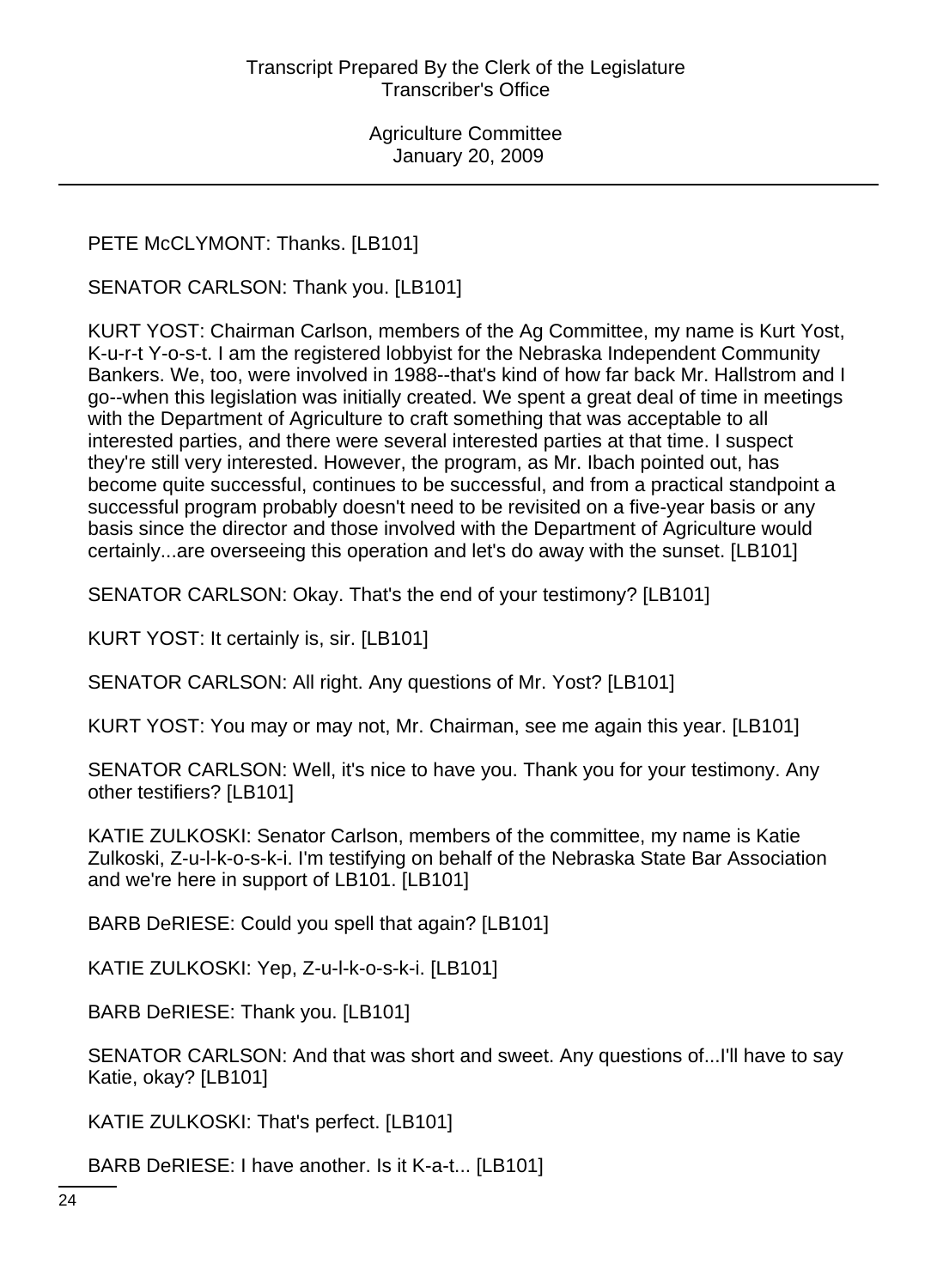KATIE ZULKOSKI: I-e. [LB101]

BARB DeRIESE: ...i-e. Thank you. [LB101]

SENATOR CARLSON: Okay. Thank you for your testimony. Any other testifiers for the bill? Anyone testifying against? Or anyone in a neutral position? I'm going to do something a little bit different, since this is my first time through this. I want to call Director Ibach back to the table. And I suppose I'd ask you to sit down and spell your name again. [LB101]

GREG IBACH: I'm Greg Ibach, G-r-e-g I-b-a-c-h, and I'm director for the Nebraska Department of Agriculture. [LB101]

SENATOR CARLSON: In this discussion this question came up, and looking back at the sunset was extended in '91, '94, '97, and 2002, and here we are in 2009. How did we go seven years? [LB101]

GREG IBACH: Then we must have had a sunset of seven years the last time. [LB101]

SENATOR CARLSON: So it went from three, to five, to seven, and now we've got the request to do away with it, not do away with the program but do away with the sunset provision. Okay. Thank you. And with that, that closes our hearing on LB101. [LB101]